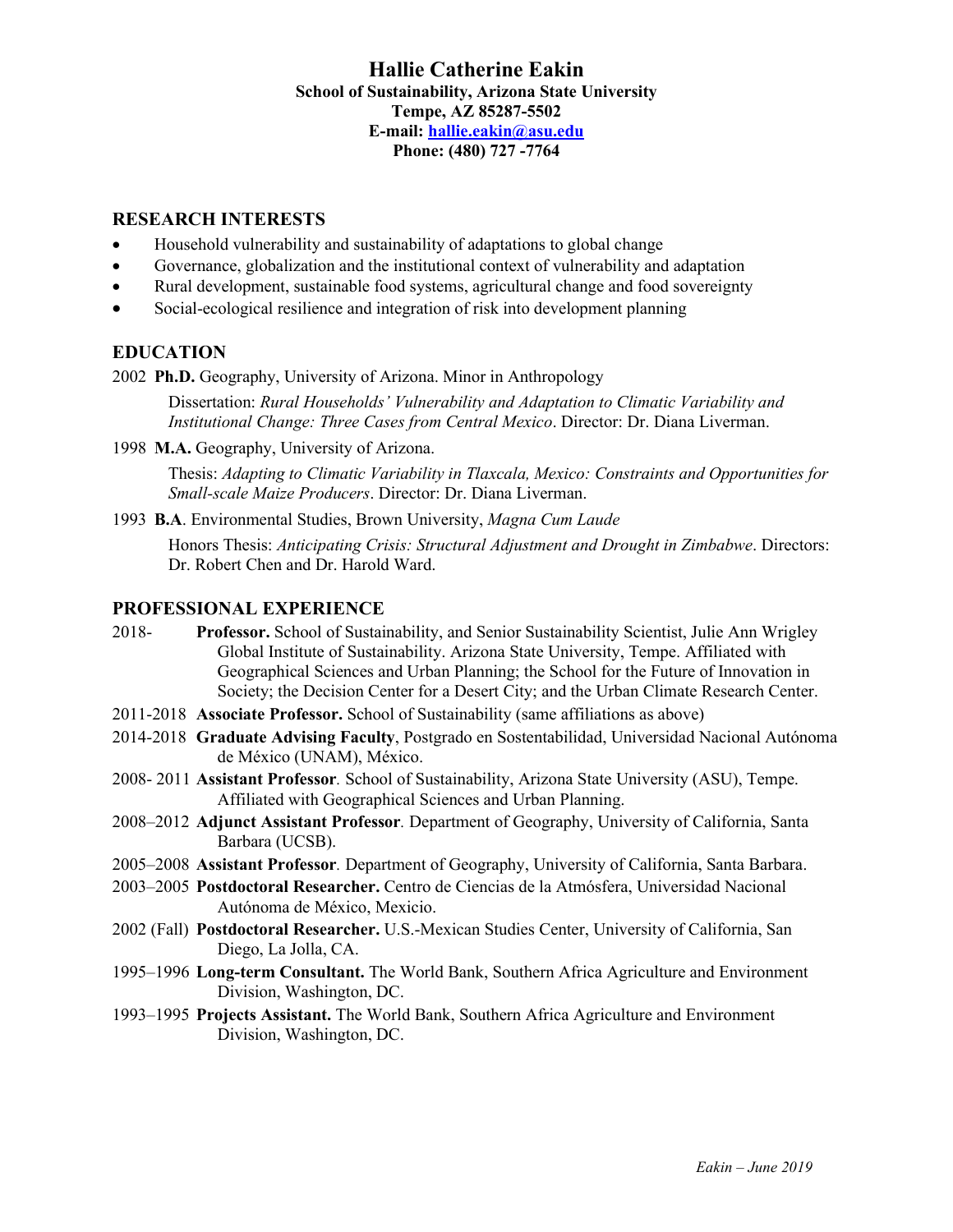# **RESEARCH GRANTS**

#### **Funding Summary Table**

| $\sim$ where $\sim$ $\sim$ where $\sim$ $\sim$<br>Year | <b>Sponsor</b>                                           | <b>Amount Directly</b> | Amount      |
|--------------------------------------------------------|----------------------------------------------------------|------------------------|-------------|
|                                                        |                                                          | Awarded                | Sub-Awarded |
|                                                        |                                                          |                        | (Eakin/ASU) |
| 2016-19                                                | International Social Science Council <i>U.</i> of Sussex |                        | \$61,695    |
| 2014-18                                                | NSF- Coupled Natural Human Systems (CNH)                 | \$1,498,870            |             |
| 2013-14                                                | Walton Sustainability Solution Initiatives               | \$300,000              |             |
| 2012-13                                                | <b>NEXUS</b> Fulbright                                   | \$30,000               |             |
| $2011 - 12$                                            | NSF-Catalyzing New International Collaboration           | \$59,983               |             |
| $2011 - 14$                                            | NSF/ Decision Center for a Desert City                   |                        | \$116,029   |
| $2011 - 13$                                            | National Oceanic and Atmospheric Administration          | \$300,000              |             |
| $2011 - 14$                                            | NSF/University of Georgia                                |                        | \$49,578    |
| 2009-12                                                | U.S. Agency for International Development                | \$298,271              |             |
| 2008-11                                                | NSF-Human Systems Dynamics (HSD)                         | \$627,316              |             |
|                                                        | <b>Total Funds Awarded</b>                               | \$3,114,440            | \$165,607   |

#### **Since Employment at ASU**

- 2017-2018 **\$15,638** National Science Foundation Doctoral Dissertation Research Improvement Grant: Mapping and Modeling Clandestine Drivers of Urban Expansion in Mexico City. (P.I. Bill Lee Turner; Co-PIs Elizabeth Tellman, Hallie Eakin).
- 2016-2019 **\$61,695** (sub-award) **Co-PI**. International Social Science Council (ISSC) Transformative Knowledge Network Grant. Transformative pathways to sustainability: learning across disciplines, contexts and cultures. (P.I. Adrian Ely, University of Sussex; Co-PIs: Anabel Marin, CONICET, Buenos Aires; Ian Scoones, University of Sussex; Xiulan Zhang, Beijing Normal University; Abrol Dinesh, Jawaharlal University, New Delhi; Per Olsson, Stockholm University; Ochieng Cosmas, African Center for Technology Studies, Nairobi).
- 2014-2018 **\$1,498,870** National Science Foundation, Coupled Natural Human Systems. **P.I.** CNH: The Dynamics of Multi-Scalar Adaptation in Megacities. (ASU Co-PIs: Charles Redman, David Manuel-Navarrete, Enrique Vivoni, Matei Georgescu; UNAM Co-PIs: Luis Bojórquez-Tapia, Marisa Mazari-Hiriart, Effi Bournazou, Eric Morales, Juan Ansberto-Cruz Gerón).
- 2013-2014 **\$300,000** Next Generation Sustainability Project, Walton Sustainability Solution Initiative. **P.I. (**Shared with Ed Hackett**)** Co-Lab: Collaboration Laboratory, A Solution Space for Development Thinking.
- 2012-2013 **\$30,000.** NEXUS Fulbright Fellowship. **P.I.** Sustainable Adaptation to Urban Flood Risk: Enhancing Public Participation in the Rio Magdalena Watershed, Mexico City. Host: Dr. Marisa Mazari, Institute of Ecology, National Autonomous University, Mexico City.
- 2011-2012 **\$59,983** National Science Foundation-Catalyzing New International Collaborations. **P.I.**  International collaboration to advance sustainability science in the US and Mexico. (Co-PI: Charles Redman, Luis Bojórquez-Tapia)
- 2011-2014 **\$116,029** Decision Center for a Desert City. **P.I.** Farmers' efforts in water conservation and the institutional constraints on adaptation. (Co-PIs: Abigail York, Rimjhim Aggarwal).
- 2011-2013 **\$300,000** National Oceanic and Atmospheric Administration. **P.I.** CSI: Risk perception, institutions and water conservation: Enhancing agricultural adaptation to future water scarcity in central Arizona. (Co-PIs: Marty Anderies, Abigail York).
- 2011-2014 **\$49,578** (sub-award) National Science Foundation, SES-Decision Risk and Management Science. **Co-P.I.** Collaborative Research: The relative importance of generic vs. specific capacity in addressing drought vulnerability in NE Brazil. (P.I. Don Nelson, University of Georgia and Maria Carmen Lemos, University of Michigan).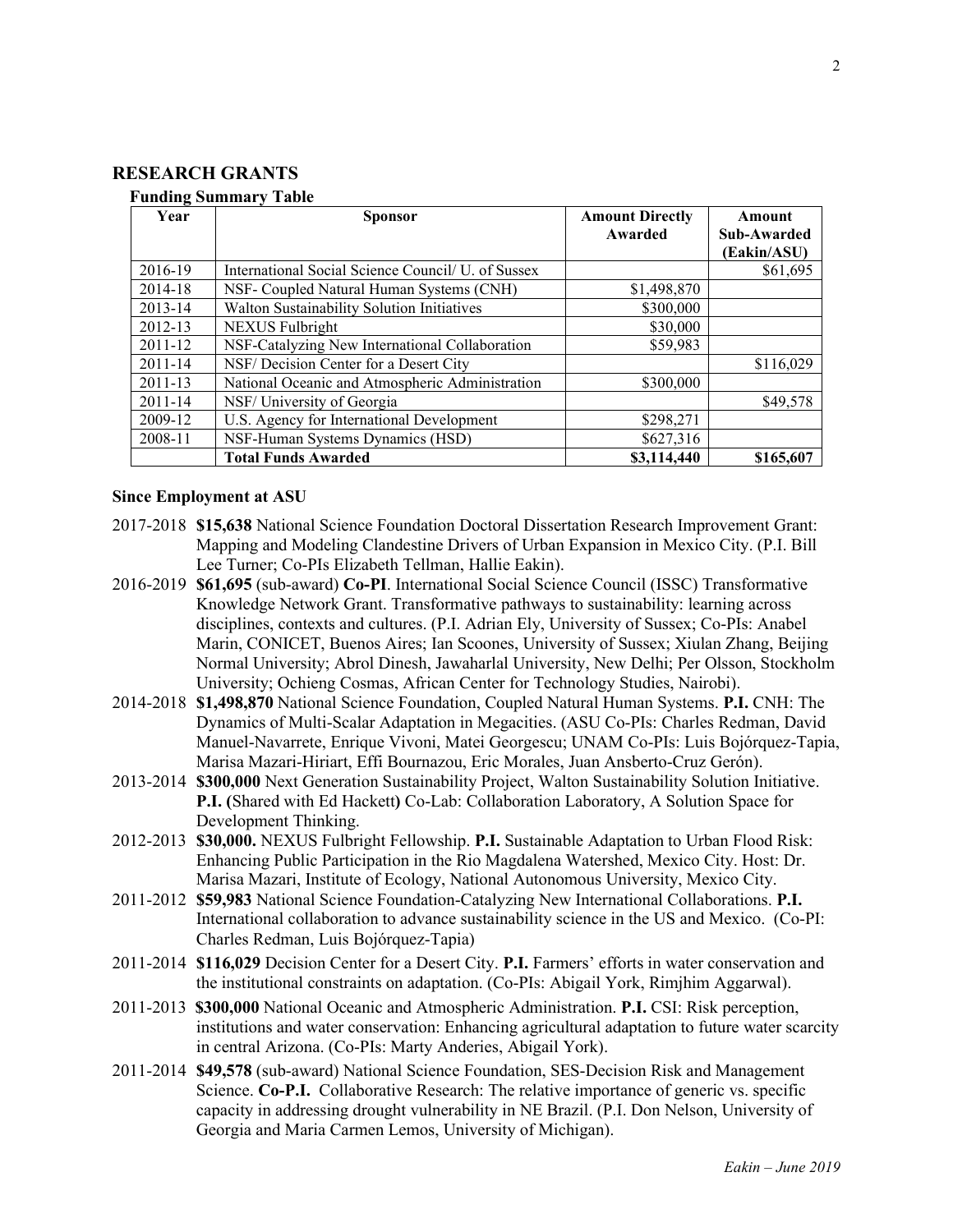- 2009-2012 **\$298,271** United States Agency for International Development/ Higher Education for Development, United States-Mexico: Training, Internships, Exchanges and Scholars Program (TIES). **Co-P.I**. and Project Manager. Managing Biodiversity under Climate Change: Enhancing Capacities in Mexico for Conservation Planning, Decision-Making and Sustainability Assessment. (P.I. Charles Redman, School of Sustainability, Arizona State University).
- 2008–2011 **\$627,316** National Science Foundation, Human Systems Dynamics Program. **P.I.** HSD: Market Integration and Climate as Drivers of Change in the Mexican Maize System: Multiscale Interactions in Livelihood and Land Use Change. Other participating institutions: University of California, Santa Barbara, US; Colegio de Mexico, Mexico; El Colegio de la Frontera Sur, Mexico.

### **Prior to Employment at ASU**

- 2006–2010 **\$586,885** Inter-American Institute for Global Change, Collaborative Research Network*.* **Co-P.I.** Effective Adaptation Strategies and Risk Reduction towards Economic and Climatic Shocks: Lessons from the Coffee Crisis in Mesoamerica. (P.I. Dr. Edwin Castellanos, University de Valle de Guatemala) Other participating institutions: Indiana University, US; Colegio de Frontera Sur, Mexico; Universidad Nacional de Costa Rica, Costa Rica; and Instituto Nacional de Investigaciones Forestales, Agrícolas y Pecuarias, Mexico.
- 2006–2008 **\$25,000** UC-MEXUS. Collaborative Research Grant. **P.I.** Coffee Farmers' Responses to the Impact of Hurricane Stan in Chiapas, Mexico: An Analysis of Social-Ecological Resilience. Other participating institutions: Instituto Nacional de Investigaciones Forestales, Agrícolas y Pecuarias, Mexico; El Colegio de la Frontera Sur, Mexico.
- 2006–2007 **\$3000** University of California, Santa Barbara. Academic Senate Research Grant. **P.I.** Exploring Social Resilience through an Analysis of Farmers' Responses to the Impact of Hurricane Stan on the Coffee Sector in Chiapas, Mexico.
- 2006 **\$6000** (approx.)*.* University of California, Santa Barbara, Regent's Junior Faculty Fellowship. **P.I.** Adaptation and Resilience in Smallholder Coffee Farming: Lessons from the Coffee Crisis in Chiapas, Mexico.
- 2004–2005 **\$119,920** National Science Foundation. International Postdoctoral Research Fellowship. **P.I.** Disaster Preparedness and Response in Central Mexico: Towards an Adaptation Baseline. In collaboration with Dr. Kirsten Appendini (Colegio de México) and Dr. Victor Magaña (Center for Atmospheric Sciences, National Autonomous University of Mexico). Research conducted at the Centro de Ciencias de la Atmósfera, Universidad Nacional Autónoma de México and Colegio de México, Mexico City.
- 2002–2005 **\$210,000** Assessments of Impacts of and Adaptations to Climate Change in Multiple Regions and Sectors (AIACC), funded by the Global Environmental Facility/UNEP, START, and The Third World Academy of Sciences. **Co-P.I.** Integrated assessment of social vulnerability and adaptation to climate variability and change among farmers in Mexico and Argentina. (P.I. Dr. Carlos Gay). Other participating institutions: Universidad del Rio Cuarto, Argentina; Universidad Veracruzana, Mexico; Universidad Autonoma de Tamaulipas, Mexico.
- 2002–2003 **\$30,000** Inter-American Institute for Global Change Research. **Co-P.I**. Adapting to market shocks and climatic variability in Meso-America: The Coffee Crisis in Mexico, Guatemala, and Honduras. (P.I. Dr. Edwin Castellanos). Other participating institutions: Indiana University, U.S.; Instituto Nacional de Investigaciones Forestales, Agrícolas y Pecuarias, Mexico.

#### **FELLOWSHIPS AND OTHER ACADEMIC RECOGNITION**

- 2019 **Visiting Fellow** (May) Climate Change Research Group, RMIT, Melbourne Australia.
- 2018 **2017-18 Research Excellence Award.** American Association of Geographers (AAG) Human Dimensions of Global Change (HDGC) Specialty Group.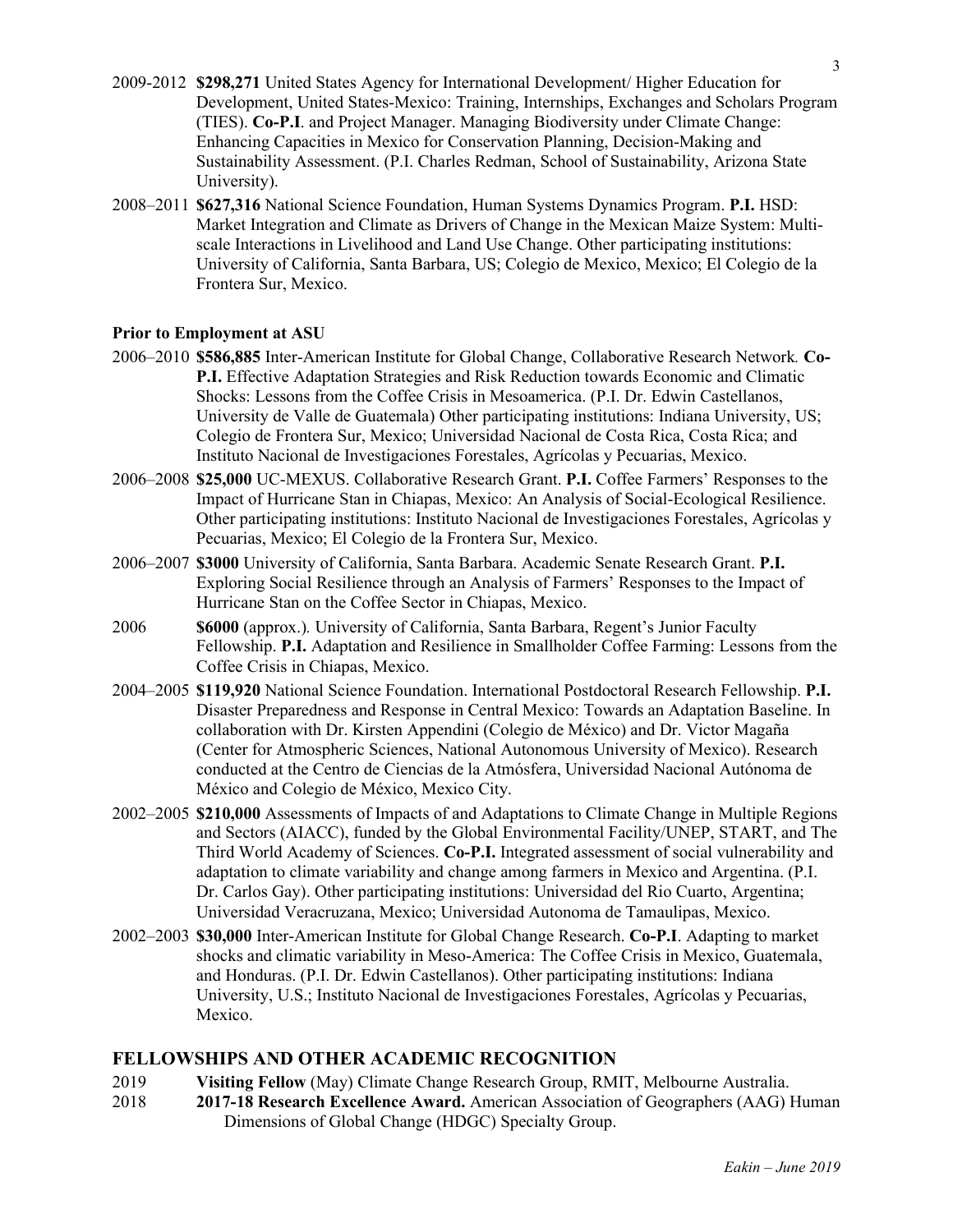| 2015        | Faculty Achievement in Teaching Award. ASU Alumni Association, Arizona State<br>University, Tempe, Arizona.                                                                                                                                                                                                                                                            |
|-------------|------------------------------------------------------------------------------------------------------------------------------------------------------------------------------------------------------------------------------------------------------------------------------------------------------------------------------------------------------------------------|
| $2008 - 15$ | Researcher Affiliation. Tyndall Center for Climate Change Research. University of East<br>Anglia, UK                                                                                                                                                                                                                                                                   |
| $2007 - 09$ | Kavli Fellow. Kavli Frontiers of Science Symposia, National Academy of Sciences. Invited<br>speaker on Sustainability Science (2007), Symposium organizing committee (2008-09).                                                                                                                                                                                        |
| 2007        | <b>ESRC/SSRC Fellowship.</b> (Economic and Social Research Council—UK; Social Science<br>Research Council—US;) for three months' research at the Tyndall Center for Climate<br>Change Research. University of East Anglia, UK.                                                                                                                                         |
| 2004        | Visiting Fellow. (Nov.) Environmental Change Institute, Oxford University, England.                                                                                                                                                                                                                                                                                    |
| 2004        | Visiting Fellow. (Dec.) Tyndall Center for Climate Change Research, University of East<br>Anglia, UK.                                                                                                                                                                                                                                                                  |
| 2000        | <b>Student Research Stipend.</b> FIPSE (Fund for the Improvement of Postsecondary Education,<br>U.S. Department of Education)/ North American Mobility Consortium.                                                                                                                                                                                                     |
| 1999        | Fellowship. Foreign Language Area Studies, for Spanish language training in Guatemala.                                                                                                                                                                                                                                                                                 |
| 1999        | <b>Fellowship.</b> National Security Education Program (NSEP)-Boren.                                                                                                                                                                                                                                                                                                   |
|             | $\mathbf{100} = \mathbf{000}$ $\mathbf{0} = \mathbf{0}$ $\mathbf{0} = \mathbf{0}$ $\mathbf{0} = \mathbf{0}$ $\mathbf{0} = \mathbf{0}$ $\mathbf{0} = \mathbf{0}$ $\mathbf{0} = \mathbf{0}$ $\mathbf{0} = \mathbf{0}$ $\mathbf{0} = \mathbf{0}$ $\mathbf{0} = \mathbf{0}$ $\mathbf{0} = \mathbf{0}$ $\mathbf{0} = \mathbf{0}$ $\mathbf{0} = \mathbf{0}$ $\mathbf{0} = \$ |

# 1997-2001 **Graduate Research Fellowship.** National Science Foundation

# **CONSULTANCIES**

- 2004 Mexican Ministry of Agriculture, Rural Development and Fisheries (SAGARPA). Proyecto para la Evaluación del Programa del Fondo para Atender a la Población Afectada por Contingencias Climatológicas (FAPRACC) (Disaster response policy evaluation.) (Dr. Carlos Gay, Center for Atmospheric Sciences, UNAM, Consultancy Director).
- 2001–04 US Environmental Protection Agency and the Mexican National Institute of Ecology (INE) /Stratus Consulting, Boulder, CO, US. Project: Vulnerability and Adaptation Support for Mexico: Case Study of Water and Climate Change in Hermosillo, Mexico (Dr. Joel Smith, Stratus Consulting, Consultancy Director).

**PUBLICATIONS** (\*denotes student co-author; \*\* denotes postdoc;  $\%$  = contribution)

**Books** (1)

2006

1. **Eakin**, H. Weathering Risk in Rural Mexico: Climatic, Economic and Institutional Change. Tucson, AZ: University of Arizona Press.

# **Peer-Reviewed Articles** (74)

h-index = 26 (Scopus), h-index = 37 (Google Scholar); 3400 citations (Scopus), 7459 citations (Google)

- 1. Ishtiaque\*, A., **Eakin**, H., Chhetri, N., Myint, S.W., Dewan, A., and Kamruzzaman, M. (2019) Examination of coastal vulnerability framings at multiple levels of governance using spatial MCDA approach. *Ocean and Coastal Management.* 171, 66-79. (15%)
- 2. Sherpa\*, S.F., Shrestha, M., **Eakin**, H. and Boone, C.G. (2019) Cryospheric hazards and risk perceptions in the Sagarmatha (Mt. Everest) National Park and Buffer Zone, Nepal. *Natural Hazards* [online first] https://doi-org.ezproxy1.lib.asu.edu/10.1007/s11069-018-3560-0
- 3. Manuel-Navarrete, D., Morehart, C., Tellman\*, B., **Eakin**, H., Siqueiros-García, J.M., and Hernández Aguilar\*, B. (2019) Intentional disruption of path-dependencies in the Anthropocene: Gray versus green water infrastructure regimes in Mexico City, Mexico. *Anthropocene.* 26, 100209.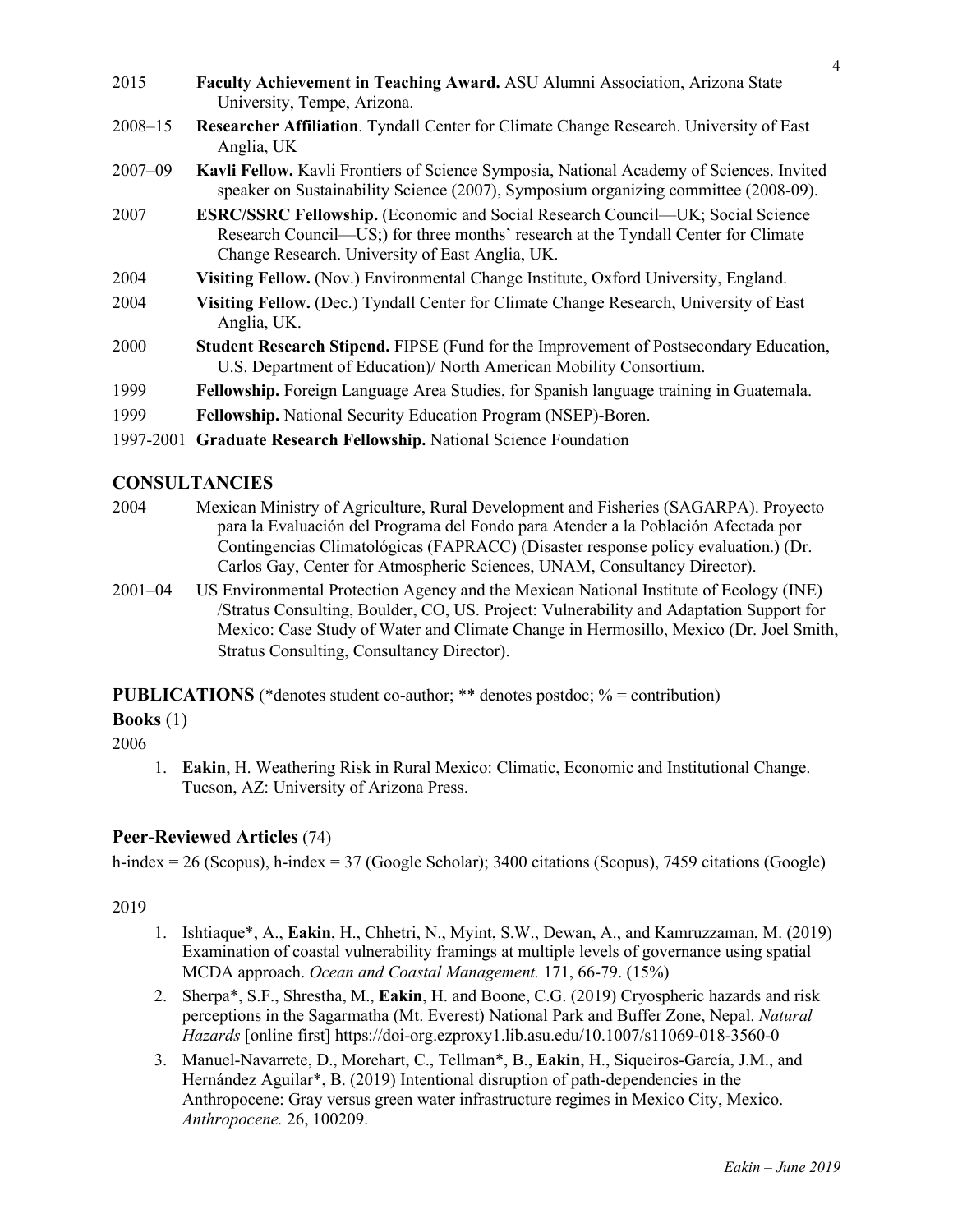- 4. Baeza, A., Bojórquez-Tapia, L.A., Janssen, M., and **Eakin,** H. (2019) Operationalizing the feedback between institutional decision-making, socio-political infrastructure, and environmental risk in urban vulnerability analysis. *Journal of Environmental Management.* 241, 407-417. (10%)
- 5. Garcia-Gonzalez, J., **Eakin,** H. (2019) What can be: Stakeholder perspectives for a sustainable food system. *Journal of Agriculture, Food Systems, and Community Development.* [online] https://doi.org/10.5304/jafscd.2019.084.010 (50%)

- 6. Agusdinata, D. B., Liu\*, W., **Eakin**, H., & Romero, H. (2018). Socio-environmental impacts of lithium mineral extraction: towards a research agenda. *Environmental Research Letters*, 13(12), 123001. doi:https://doi.org/10.1088/1748-9326/aae9b1
- 7. Baeza\*\*, A., Estrada-Barón\*, A., Serrano-Candela\*, F., Bojórquez, L. A., **Eakin**, H., & Escalante, A. E. (2018). Biophysical, infrastructural and social heterogeneities explain spatial distribution of waterborne gastrointestinal disease burden in Mexico City. *Environmental Research Letters*, 13(6). (10%)
- 8. Brundiers, K., & **Eakin**, H. C. (2018). Leveraging Post-Disaster Windows of Opportunities for Change towards Sustainability: A Framework. *Sustainability* (2071-1050), 10(5). (20%)
- 9. Charli-Joseph\*, L., Siqueiros-Garcia, J. M., **Eakin**, H., Manuel-Navarrete, D., & Shelton\*, R. (2018). Promoting agency for social-ecological transformation: a transformation-lab in the Xochimilco social-ecological system. *Ecology and Society*, 23(2). doi:10.5751/ES-10214- 230246 (15%)
- 10. Delaney, Aogán; Evans, Tom; McGreevy, John; Blekking, Jordan; Schlachter, Tyler; Korhonen-Kurki, Kaisa; Tamás, Peter A.; Crane, Todd A.; **Eakin**, Hallie, Förch, Wiebke, Jones, Lindsey, Nelson, Donald R., Oberlack, Christoph, Purdon, Mark, & Rist, Stephan. (2018). Governance of food systems across scales in times of social-ecological change: a review of indicators. *Food Security*, 10(2), 287-310. doi:10.1007/s12571-018-0770-y (5%)
- 11. **Eakin**, H.; Muñoz-Erickson, T. A., & Lemos, M. C. (2018). Critical Lines of Action for Vulnerability and Resilience Research and Practice: Lessons from the 2017 Hurricane Season. *Journal of Extreme Events*, 05(02n03), 1850015. doi:10.1142/s234573761850015x (70%)
- 12. **Eakin**, H.; Sweeney, S.; Lerner, A. M.; Appendini, K.; Perales, H.; Steigerwald, D. G., . . . Bausch, J. C. (2018). Agricultural change and resilience: Agricultural policy, climate trends and market integration in the Mexican maize system. *Anthropocene*, 23, 43-52. doi:https://doi.org/10.1016/j.ancene.2018.08.002 (50%)
- 13. Lerner, A. M.; **Eakin**, H. C.; Tellman\*, E.; Bausch, J. C., & Hernández Aguilar\*, B. (2018). Governing the gaps in water governance and land-use planning in a megacity: The example of hydrological risk in Mexico City. *Cities*, 83, 61-70. doi:https://doi.org/10.1016/j.cities.2018.06.009 (15%)
- 14. Marshall, N., Barnes, M. L., Birtles, A, Brown, K., Cinner, J., Curnock, M., **Eakin**, H., Goldberg, J., Gooch, M., Kittinger, J., Marshall, P., Manuel-Navarrete, D., Pelling, M., Pert P. L., Smit, B., and Tobin, R. (2018). Measuring what matters in the Great Barrier Reef. *Frontiers in Ecology and the Environment*, 16(5), 271-277. doi:10.1002/fee.1808 (5%)
- 15. Shelton\*, R., Baeza-Castro\*\*, A., Janssen, M. A., & **Eakin**, H. (2018). Managing household socio-hydrological risk in Mexico city: A game to communicate and validate computational modeling with stakeholders. *Journal of Environmental Management*, 227, 200-208. (10%)
- 16. Siqueiros-García, J. M., Lerner, A. M., **Eakin,** H., & Hernandez\*, B. (2019). A standardization process for mental model analysis in social-ecological systems. *Environmental Modelling & Software*, 112, 108-111. doi:DOI: 10.1016/j.envsoft.2018.11.016 (15%)
- 17. Tellman\*, B., Bausch\*, J. C., **Eakin**, H., Anderies, J. M., Mazari-Hiriart, M., Manuel-Navarrete, D., & Redman, C. L. (2018). Adaptive pathways and coupled infrastructure: seven centuries of adaptation to water risk and the production of vulnerability in Mexico City. *Ecology and Society*, 23(1). doi:10.5751/ES-09712-230101 (30%)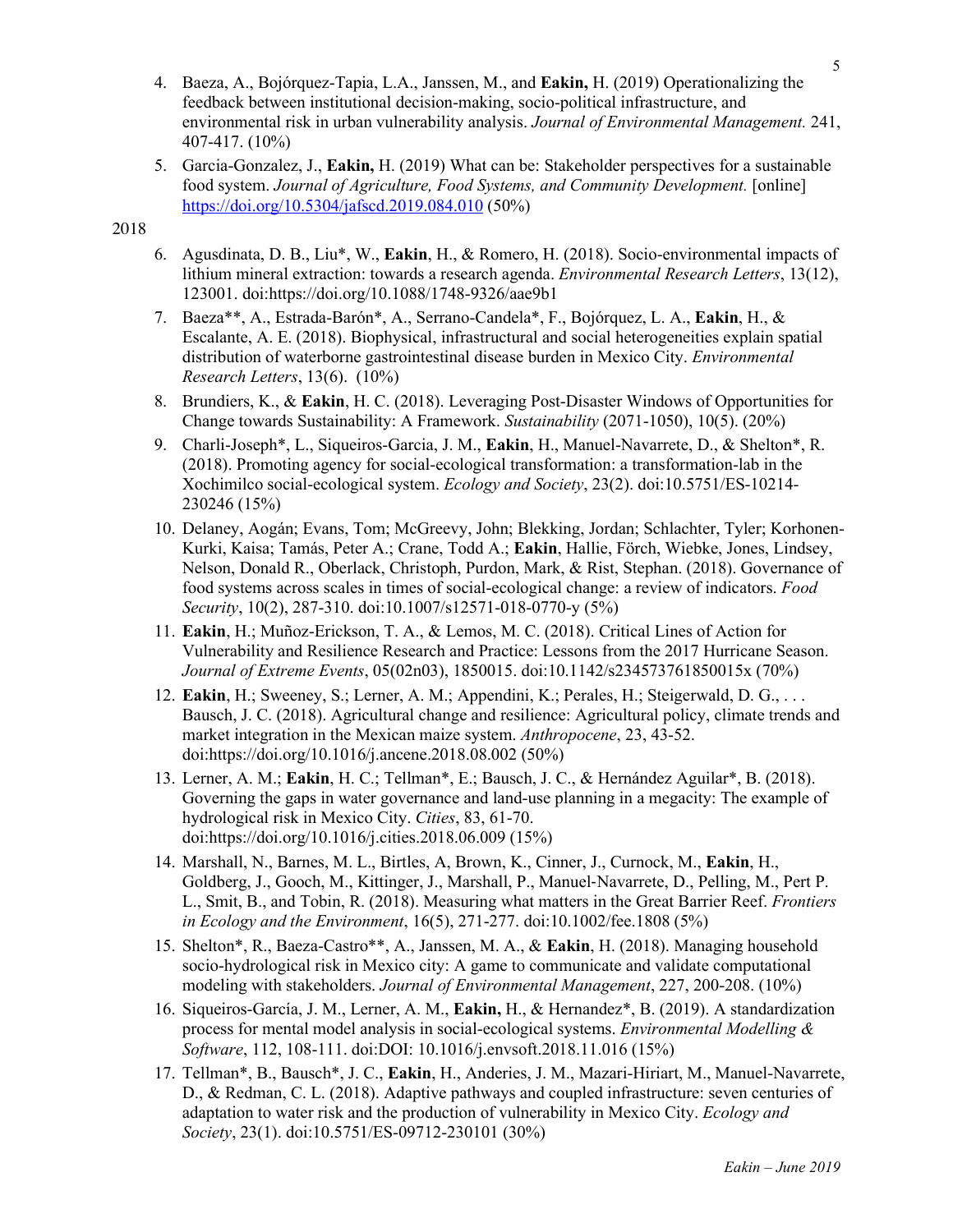- 18. Robinson\*, C.; Cloutier, S.; **Eakin,** H. (2017) Examining the business case and models for sustainable multifunctional edible landscaping enterprises in the Phoenix Metro area*. Sustainability*. 9(12): 2307 (5%)
- 19. **Eakin**, H.; Rueda, X.; and Mahanti\*, A. (2017) Transforming governance in telecoupled food systems. *Ecology and Society*. 22(4):32. (65%)
- 20. Rodriguez\*, N.; **Eakin**, H.; de Frietas Dewes, C. (2017) Perceptions of climate trends among Mexican maize farmers. *Climate Research*.72: 183-195. (45%)
- 21. **Eakin**, H.; Bojorquez-Tapia, L. A.; Janssen, M. A.; Georgescu, M.; Manuel-Navarrete, D.; Vivoni, E. R.; Escalante, A.E.; Baeza-Castro,\*\* A.; Mazari-Hiriart, M.; Lerner, A.M. (2017). Opinion: Urban resilience efforts must consider social and political forces. *Proceedings of the National Academy of Sciences of the United States of America.* 114(2): 186-189. doi:10.1073/pnas.1620081114 (45%)
- 22. **Eakin**, H., Connors\*, J., Wharton, W., Bertmann\*, F., Xiong\*, A., and Stoltzfus\*, J. (2017) Identifying attributes of food system sustainability: emerging themes and consensus. *Agriculture and Human Values*. 34 (3): 757-773. doi 10.1007/s10460-016-9754-8. (65%)

- 23. Nelson, D.R., Lemos, M.C., **Eakin**, H., Yun-Jia, L. (2016) The limits of poverty reduction in support of climate change adaptation. *Environmental Research Letters.* 11 (9): 094011 (20%)
- 24. Lemos, M.C., Yun-Jia, L., Nelson, D.R., **Eakin**, H., Bedran-Martins, A.M. (2016) Linking development to climate adaptation: Leveraging generic and specific capacities to reduce vulnerability to drought in NE Brazil. *Global Environmental Change.* 39: 170-179. (25%)
- 25. Charli-Joseph, L\*; Escalante, AE.; **Eakin**, H; Solares, MJ; Mazari-Hiriart, M; Nation, M; Gómez-Priego, P; Domínguez Pérez-Tejada, CA.; Bojórquez-Tapia, LA. (2016) Collaborative framework for designing a sustainability science programme: lessons learned at the National Autonomous University of Mexico. *International Journal of Sustainability in Higher Education*. 17: 378-403. (20%)
- 26. **Eakin**, H., Lerner, A. M., Manuel-Navarrete, D., Hernández Aguilar, B.\*, Martínez-Canedo, A.\*, Tellman, B.\*, Charli-Joseph, L.\*, Fernández Álvarez, R., Bojórquez-Tapia, L. (2016) Adapting to risk and perpetuating poverty: Household's strategies for managing flood risk and water scarcity in Mexico City. *Environmental Science and Policy*. 66: 324-333. doi:http://dx.doi.org/10.1016/j.envsci.2016.06.006 (50%)

- 27. Eriksen, S.H.; Nightingale, A.J.; **Eakin**, H. (2015) Reframing adaptation: The political nature of climate change adaptation. *Global Environmental Change*. 35: 523-533. (30%)
- 28. Eakin, H., Appendini, K., Sweeney, S., and Perales, H. (2015) Correlates of maize land and livelihood change among maize farming households in Mexico. World Development. 70: 78-91.  $(50\%)$
- 29. Eakin, H., York A., Aggarwal, R. M., Waters, S., Welch\*, J., Rubiños\*, C., M., Smith-Heisters, S., Bausch, J.C., and Anderies, J. M. (2015) Cognitive and institutional influences on farmers' adaptive capacity: insights into barriers and opportunities for transformative change in central Arizona. Regional Environmental Change. 16 (3): 801-814. doi 10.1007/s10113-015-0789-y.  $(50\%)$
- 30. Bausch\*, J. C., Eakin, H., Smith-Heisters\*, S., York, A. M., Rubiños\*, C., and Aggarwal, R. M. (2015) Development pathways at the agriculture-urban interface: The case of central Arizona. Agriculture and Human Values. 32(4): 743-759. (40%)
- 31. Hodbod\*\*, J., and Eakin, H. (2015) Adapting a social-ecological resilience framework for food systems. Journal of Environmental Studies and Sciences. 5 (3): 474-484 (50%)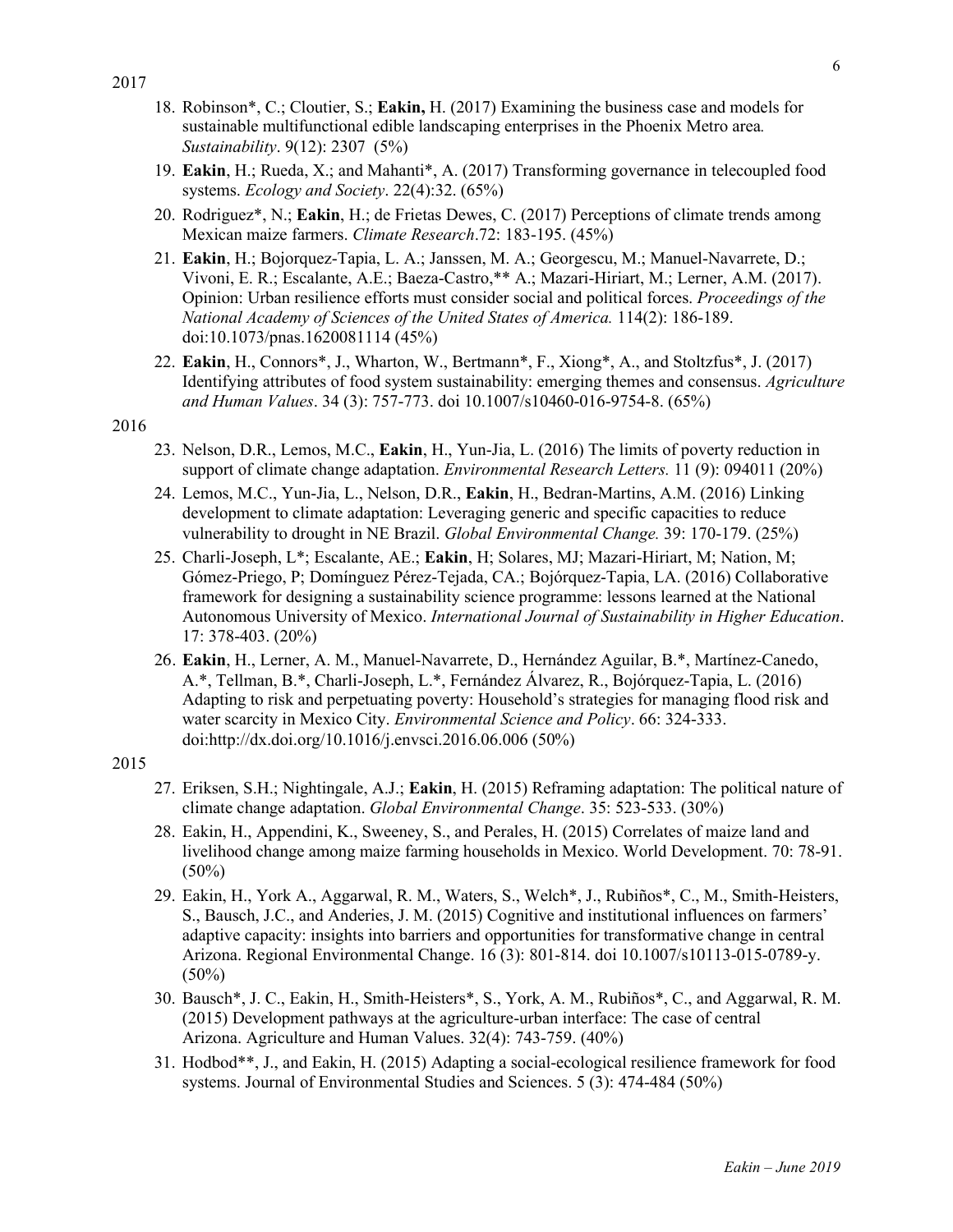32. Barnett\*, Allain J., and Eakin, Hallie C. (2015). "We and us, not I and me": Justice, social capital, and household vulnerability in a Nova Scotia fishery. Applied Geography. 59: 107-116. doi:http://doi.org/10.1016/j.apgeog.2014.11.005 (30%)

#### 2014

- 33. Bausch, J.\*, Bojórquez-Tapia, L.A., **Eakin,** H. (2014) Agro-environmental sustainability assessment using multicriteria decision analysis and system analysis. *Sustainability Science.* 9: 303-319. (25%)
- 34. **Eakin,** H., Wightman, P., Hsu, D., Gil, V., Fuentes-Contreras, E., Cox, M., Hyman, T.A., Pacas, C., Borraz, F., González, C., Ponce de León Barido, D., Kammen, D. (2014) Information and Communication Technologies (ICTs) and Climate Change Adaptation in Latin America and the Caribbean: A Framework for Action. 7: 208-222 *Climate and Development.* 7 (3) DOI: 10.1080/17565529.2014.951021 (45%)
- 35. **Eakin,** H., Lemos, M.C., Nelson, D. (2014) Differentiating capacities as a means to sustainable climate change adaptation. *Global Environmental Change.* 27: 1-8. (45%)
- 36. Wise, R.M., Fazey, I., Stafford Smith, M., Park, S.E., **Eakin**, H.C., Archer Van Garderen, E.R.M., and Campbell, B. (2014) Reconceptualizing adaptation to climate change as part of pathways of change and response. *Global Environmental Change.* 28: 325-336. http://dx.doi.org/10.1016/j.gloenvcha.2013.12.002 (10%)
- 37. **Eakin**, H., Bausch\*, J., and Sweeney, S. (2014) Agrarian Winners of Neoliberal Reform: The "maize boom" of Sinaloa, Mexico. *Journal of Agrarian Change.* 14(1): 26-51. (50%)
- 38. **Eakin**, H., Perales, H., Appendini, K., and Sweeney, S. (2014). Selling maize in Mexico: The persistence of peasant farming in an era of global markets. *Development and Change*. 40: 133- 155. (40%)
- 39. **Eakin**, H., Tucker, C., Castellanos, E., Diaz-Porras, R., Barrera, J. F., and Morales, H. (2014) Adaptation in a multi-stressor environment: perceptions and responses to climatic and economic risks by coffee growers in Mesoamerica. *Environment, Development and Sustainability.* 16(1): 123-139. (35%)
- 40. Lerner\*, A. M., Sweeney, S., and **Eakin**, H (2014). Growing buildings in corn fields: Urban expansion and the persistence of maize in the Toluca Metropolitan Area, Mexico. *Urban Studies*. 51 (10): 2185-2201. (20%)

- 41. Castellanos, E.; Tucker, C.; **Eakin**, H; Morales, H.; Barrera, J. F.; and Díaz, R. (2013) Assessing the adaptation strategies of farmers facing multiple stressors: Lessons from the coffee and global changes project in Mesoamerica. *Environmental Science and Policy.* 26: 19-28.  $(25%)$
- 42. Davis\*, J. and **Eakin**, H. (2013) Chiapas' delayed entry into the international labour market: a story of peasant isolation, exploitation and coercion. *Migration and Development.* 2(1): 132- 149. (40%)
- 43. Lerner\*, A. M., **Eakin**, H., and Sweeney, S. (2013) Understanding peri-urban livelihoods through an examination of maize production in the Toluca Metropolitan Area, Mexico. *Journal of Rural Studies.* 30: 52-63. (30%)
- 44. Murtinho\*, F., **Eakin**, H., Lopez-Carr, D., and Hayes, T. M. (2013) Does External Funding Help Adaptation? Evidence from Community-Based Water Management in the Colombian Andes. *Environmental Management.* 52(5): 1103-1114. doi: 10.1007/s00267-013-0156-z (20%)
- 45. Murtinho\*, F., Tague, C., de Bievre, B., **Eakin**, H., and Lopez-Carr, D. (2013) Water Scarcity in the Andes: A Comparison of Local Perceptions and Observed Climate, Land Use and Socioeconomic Changes. *Human Ecology.* 41(5): 667-681. doi: 10.1007/s10745-013-9590-z  $(15%)$
- 46. Sweeney, S.; Steigerwald, D.; Davenport\*, F.; and **Eakin**, H. (2013) Mexican maize production: Evolving organizational and spatial structures since 1980. *Applied Geography*, *39*, 78-92. (10%)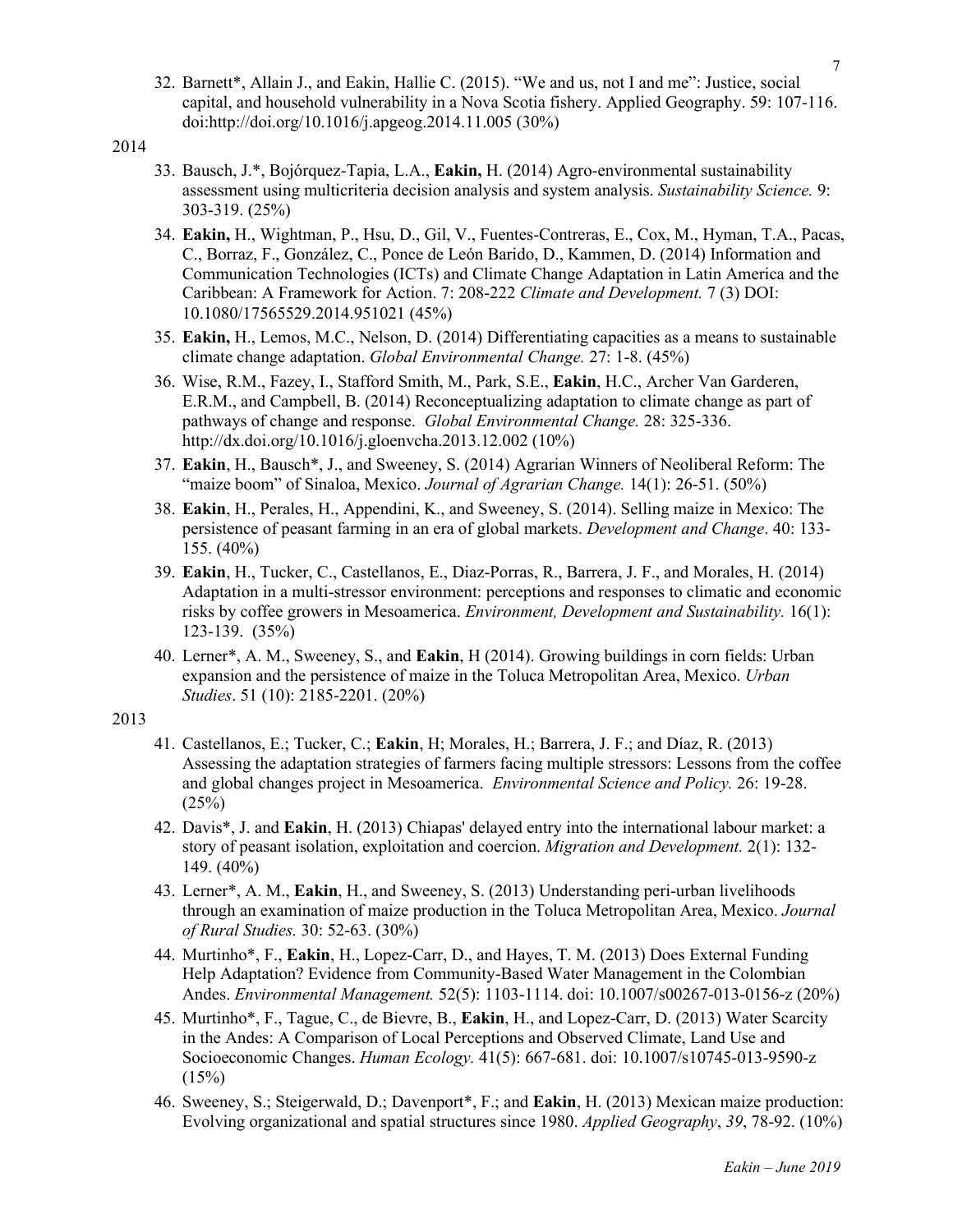- 47. Lerner\*, A.; and **Eakin,** H. (2012) An obsolete dichotomy? Rethinking the rural-urban interface in terms of food security and production in the global south. *Geographical Journal* 177: 311- 320. (45%)
- 48. Tompkins, E.; and **Eakin**, H. (2012) Managing private and public adaptation to climate change. *Global Environmental Change* 22 (1): 3-11. (50%)
- 49. **Eakin,** H.; Benessaiah\*, K.; Barrera, J. F.; Cruz-Bello, G. M.; and Morales, H. (2012) Livelihoods and landscapes at the threshold of change: disaster and resilience in a Chiapas coffee community. *Regional Environmental Change.* 12 (3): 475-488. (60%)
- 2011
- 50. Cruz-Bello, G. M.; **Eakin**, H.; Morales, H.; and Barrera, J. F. (2011) Linking multi-temporal analysis and community consultation to evaluate the response to the impact of Hurricane Stan in coffee areas of Chiapas, Mexico *Natural Hazards.* 58: 103-116. (45%)
- 51. Adger, W. N.; Brown, K.; Nelson, D. R.; Berkes, F.; **Eakin**, H.; Folke, C.; Galvin, K.; Gunderson, L.; Goulden, M.; O'Brien, K.; Ruitenbeek, J.; and Tompkins, E. (2011) Resilience implications of policy responses to climate change. *Wiley Interdisciplinary Reviews: Climate Change*. 2: 757-766. (10%)
- 52. **Eakin**, H. and Patt, A. (2011) Are adaptation studies effective, and what can enhance their practical impact? *Wiley Interdisciplinary Reviews: Climate Change.* 2: 141- 153. (65%)
- 53. **Eakin**, H.; Bojórquez-Tapia, L. A.; Monterde Diaz\*\*, R.; Castellanos, E. and Haggar, J. (2011) Adaptive capacity and social-environmental change: theoretical and operational modeling of smallholder coffee systems response in Mesoamerican Pacific Rim. *Environmental Management*. 47: 352-367. (50%)
- 54. **Eakin**, H.; Eriksen, S.; Eikeland, P. O. and Øyen, C. F. (2011) Public sector reform and governance for adaptation: Implications of new public management for adaptive capacity in Mexico and Norway. *Environmental Management*. 47: 338-351. (40%)
- 55. Frank\*, E.; **Eakin**, H. and Lopez-Carr, D. (2011) Social identity, perception and motivation in adaptation to climate risk in the coffee sector of Chiapas, Mexico. *Global Environmental Change*. 21: 66-76. (40%)

# 2010

- 56. **Eakin**, H.; Lerner\*, A.; and Murtinho\*, F. (2010) Adaptive capacity in evolving peri-urban spaces: Responses to flood risk in the Upper Lerma River Valley, Mexico. *Global Environmental Change* 20: 14-22. (60%)
- 57. **Eakin**, H.; Lemos, M. C. (2010) Institutions and change: The challenge of building adaptive capacity in Latin America. *Global Environmental Change* 20: 1-3. (50%)
- 58. Tucker, C.; **Eakin**, H.; and Castellanos, E. J. (2010) Perceptions of risk and adaptation: Coffee producers, market shocks, and extreme weather in Central America and Mexico. *Global Environmental Change.* 20: 23-32. (35%)

- 59. **Eakin**, H.; Winkels, A.; and Sendzimir, J. (2009) Nested vulnerability: Exploring cross-scale linkages and vulnerability teleconnections in Mexican and Vietnamese coffee systems. *Environmental Science and Policy*. 12 (4): 398-412. (45%)
- 60. **Eakin**, H. and Wehbe, M. (2009) Linking local vulnerability to system sustainability in a resilience framework: Two cases from Latin America. *Climatic Change.* 9 (3-4): 355-377.  $(55%)$
- 61. Schroth, G.; Laderach, P.; Dempewolf, J.; Philpott, S.; Haggar, J.; **Eakin**, H.; Castillejos, T.; Garcia Moreno, J.; Soto Pinto, L.; Hernandez, R.; Fitzinger, A.; Ramírez-Vllegas, J. (2009) Towards a climate change adaptation strategy for coffee communities and ecosystems in the Sierra Madre de Chiapas, Mexico. *Mitigation and Adaptation Strategies for Global Change.* 14  $(7)$ : 605-625.  $(10\%)$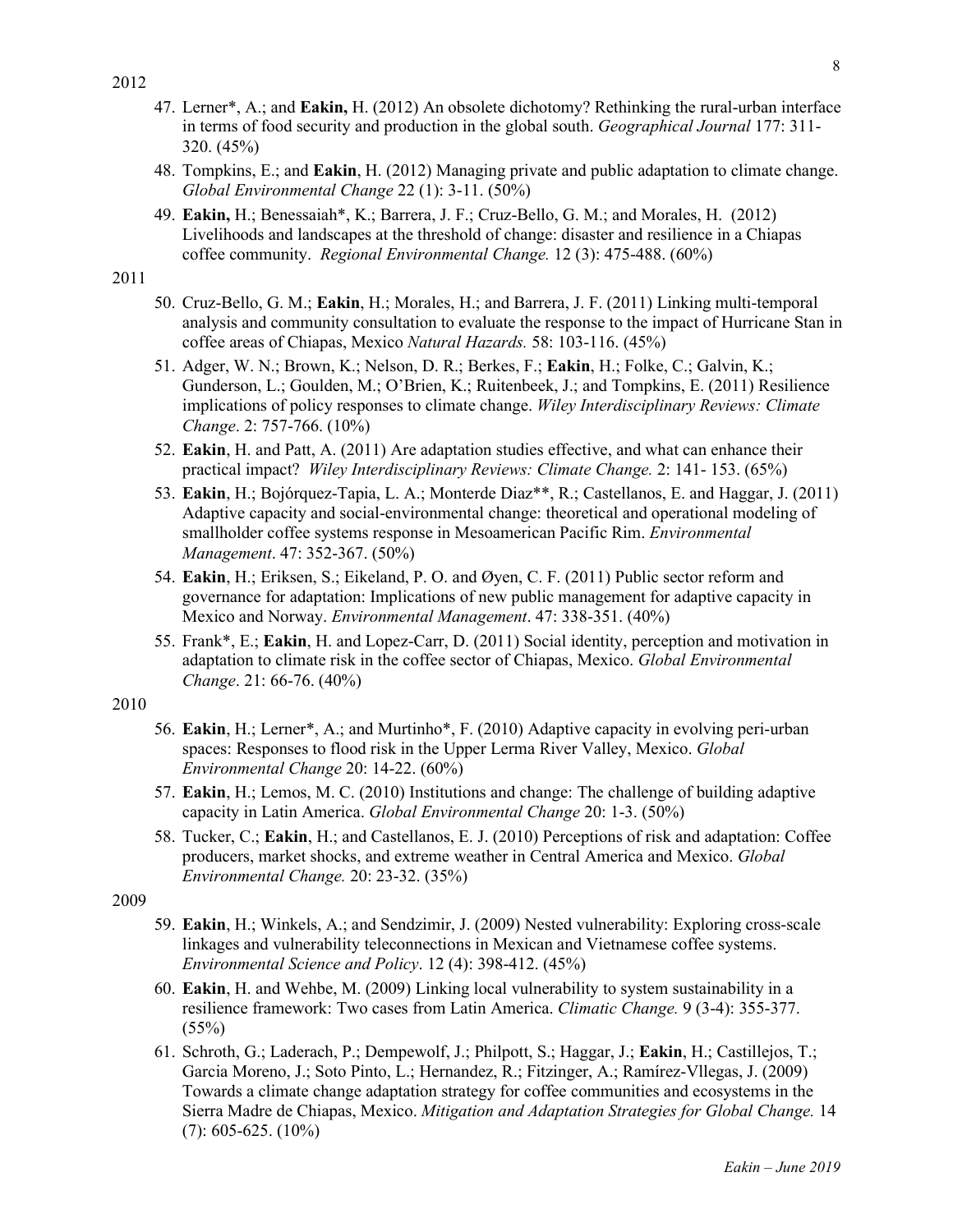- 62. Díaz, R.; **Eakin**, H.; Castellanos, E. and Jiménez, G. (2009) Condiciones para la adaptación de los pequeños productores de café ante presiones económicos mediante procesos de upgrading en la cadena productiva. *Revista Iberoamericana de Economía Ecológica* 10: 61-72. (30%)
- 63. Adger, W. Neil; **Eakin**, H. and Winkels, A. (2009) Nested and teleconnected vulnerabilities to environmental change. *Frontiers in Ecology and Environment.* 7 (3): 150-157. (40%)

- 64. **Eakin**, H. and Appendini, K. (2008) Livelihood change, farming, and managing flood risk in the Lerma Valley, Mexico. *Agriculture and Human Values.* 25 (4): 555-566. (60%)
- 65. Hausermann\*, H. and **Eakin**, H. (2008) Producing 'viable' landscapes and livelihoods in Central Veracruz, Mexico: Institutional and producer responses to the coffee commodity crisis. *Journal of Latin American Geography.* 7 (1): 109-131. (40%)
- 66. **Eakin**, H. and Bojórquez-Tapia, L.A. (2008) Insights into the composition of household vulnerability from multicriteria decision analysis. *Global Environmental Change* 18: 112-127.  $(50\%)$

#### 2007

67. **Eakin,** H.; Magaña, V.; Smith, J.; Moreno, J.L; Martínez, J.L.; Landavazo, O. (2007) A stakeholder driven process to reduce vulnerability to climate change in Hermosillo, Sonora, Mexico. *Mitigation and Adaptation Strategies for Climate Change.* 12: 935-955. (55%)

#### 2006

- 68. Gay, C.; Estrada, F.; Conde, C.; **Eakin,** H., and Villers, L. (2006) Potential impacts of climate change on agriculture: A case of study of coffee production in Veracruz, Mexico. *Climatic Change.* 79: 259-288. (10%)
- 69. **Eakin**, H.; Tucker, C.; and Castellanos, E. (2006) Responding to the coffee crisis: A pilot study of farmers' adaptations in Mexico, Guatemala and Honduras. *The Geographical Journal.* 172: 156-171. (35%)
- 70. **Eakin**, H. and Luers, A.L. (2006) Assessing the vulnerability of social-environmental systems. *Annual Review of Environment and Resources.* 31: 365-394. (55%)
- 71. **Eakin**, H. and Lemos, M.C. (2006) Adaptation and the state: Latin America and the challenge of capacity-building under globalization. *Global Environmental Change.* 16*:* 7-18. (50%)

#### 2005

72. **Eakin**, H. (2005) Institutional change, climate risk, and rural vulnerability: Cases from central Mexico. *World Development.* 33 (11): 1923-1938.

#### 2003

73. **Eakin**, H. (2003) The social vulnerability of irrigated vegetable farming households in central Puebla. *Journal of Environment and Development.* 12 (4): 414-429.

#### 2002

74. **Eakin**, H. and Conley, J. (2002) Climate variability and the vulnerability of ranching in Southeastern Arizona: A pilot study. *Climate Research.* 21 (3): 271-281. (55%)

#### 2000

75. **Eakin**, H. (2000) Smallholder maize production and climatic risk: A case study from Mexico. *Climatic Change.* 45 (3-4): 19-36.

#### 1999

76. **Eakin**, H. (1999) Seasonal climate forecasting and the relevance of local knowledge. *Physical Geography.* 20 (6): 447-460.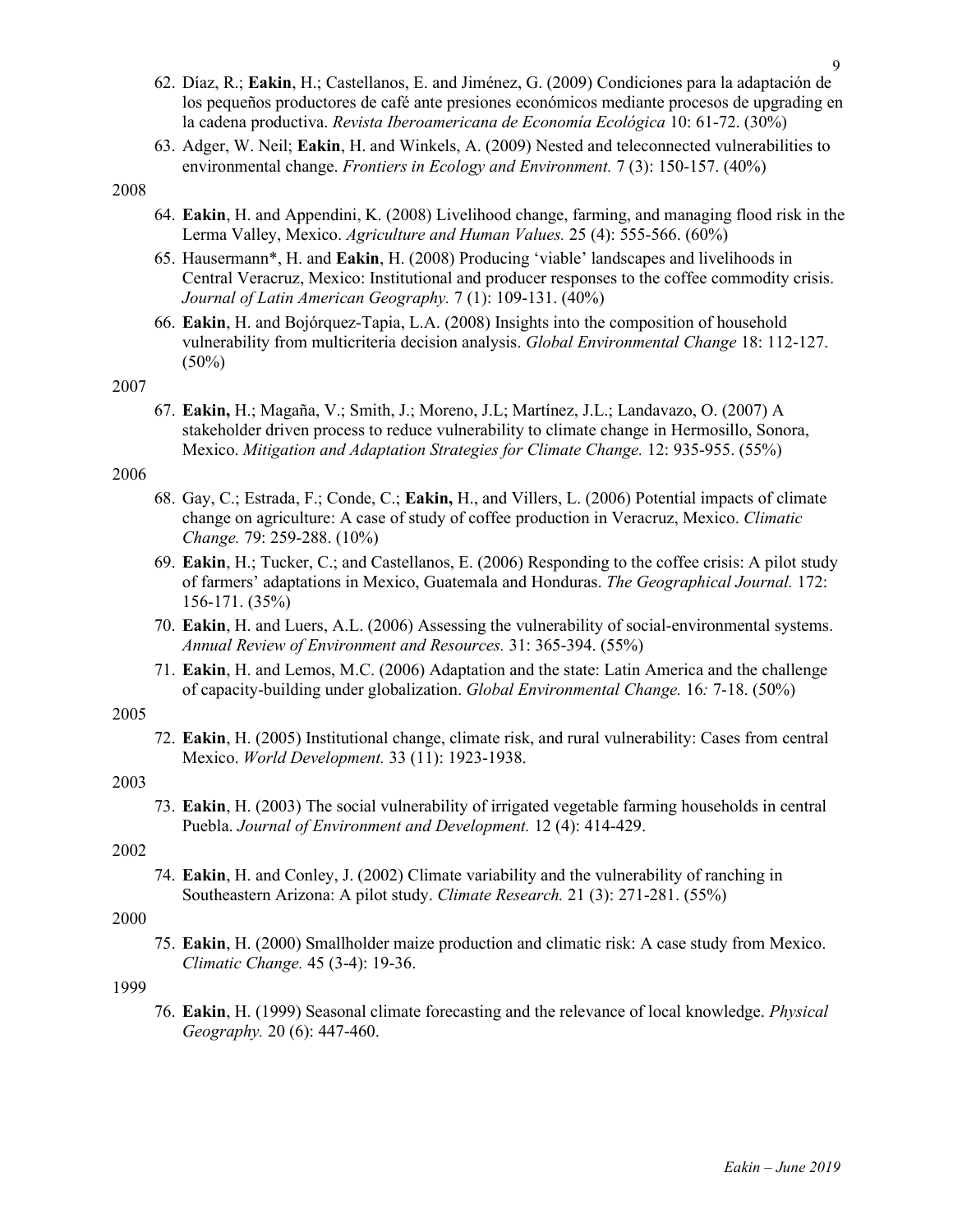# **Book Chapters** (23)

2019

1. Lemos, M.C., **Eakin,** H., Dilling, L., and Worl, J. (2019) Social sciences, weather and climate change. Chapter 26. *Meterological Monographs.* American Meterological Society.

### 2018

2. Bausch\*, J.C., Eakin, H., Lerner, A.M. (2018) Adaptation for whom, to what? Challenges and opportunities in agriculture-urban collaboration for climate change adaptation. In Hughes, S., Chu, E., Mason, S. (eds.) Urban Climate Change Governance: A Global Perspective on Innovative Approaches. (pp. 299-324). Springer.

#### 2014

- 3. **Eakin**, H. (2014) Chapter 25: The 'turn to capacity' in vulnerability research. In Palutikof, J.P., Boulter, S.L., Barnett, J. and Rissik, D. (eds.) *Applied Studies in Climate Adaptation: Australian Experiences.* Oxford: Wiley doi: 10.1002/9781118845028.ch25
- 4. **Eakin**, H.; DeFries, R.; Kerr, S.;Lambin, E. F.; Liu, J. G.; Marcotullio, P. J.; Messerli, P.; Reenberg, A.; Rueda, X.; Swaffield, S. R.; Wicke, B. and Zimmerer, K. S. (2014) Significance of Telecoupling for Exploration of (Sustainable) Land Use Change. In K. C. Seto and A. Reenberg (eds.), *Rethinking global land use in an urban era* (pp. 141-162; Vol. 14). Cambridge: MIT Press.

#### 2013

- 5. **Eakin**, H.; Morales, H.; Castellanos, E.; Cruz-Bello, G. M.; and Barrera, J. F. (2013) Coffee, Disasters and Social-ecological Resilience in Guatemala and Chiapas, Mexico. In S. Boulter, J. Palutikof, D. J. Karoly and D. Guitart (Eds.), *Natural Disasters and Adaptation to Climate Change* (pp. 174-180). New York: Cambridge University Press.
- 6. Lemos, M. C.; Agrawal, A.; **Eakin**, H.; Nelson, D. R.; Engle, N.; and Johns, O. Building adaptive capacity to climate change in less developed countries. In G. R. Asrar and J. W. Hurrell (eds.) (2013) *Climate Science for Serving Society: Research, Modeling and Prediction Priorities* (pp. 437-457). Dordrecht: Springer.
- 7. Wilder, M. C. L., Garfin, G., Ganster, P., **Eakin**, H., Romero-Lankao, P., Lara-Valencia, F., Cortez-Lara, A. A.; Mumme, S.; Neri, C.; Muñoz-Arriola, F.; and Varady, R. G. (2013) Climate change and U.S.-Mexico Border. In G. Garfin, A. Jardine, R. Merideth, M. Black and S. LeRoy (eds.) *Assessment of Climate change in the Southwest United States: A Report Prepared for the National Climate Assessment* (pp. 340-384). Washington DC: Island Press.

#### 2012

8. Bojórquez-Tapia, L. A. and **Eakin**, H. (2012) Conflict and collaboration in defining the 'desired state': The case of Cozumel, Mexico. *Collaborative Resilience* (pp. 153-176). London: MIT Press.

2011

9. Polsky, C.; and **Eakin,** H. (2011) Global Change Vulnerability Assessments: Definitions, Challenges, and Opportunities. In Dryzek, John; Norgaard, Richard; and Schlosberg, David (eds.) *The Oxford Handbook of Climate Change* (pp 205-216). Oxford: Oxford University Press.

- 10. **Eakin**, H. (2010) What is vulnerable? (Chapter 6) In Ingram, J., Ericksen, P., and Liverman, D. (eds) *Food Security and Global Environmental Change* (pp 78-86). London: Earthscan.
- 11. Misselhorn, A.; **Eakin**, H.; Devereux, S.; Drimie, S.; Msangi, S.; Simelton, E.; and Safford Smith, M. (2010) Vulnerability to what? (Chapter 7) In Ingram, J., Ericksen, P., and Liverman, D. (eds) *Food Security and Global Environmental Change* (pp. 87-114). London: Earthscan.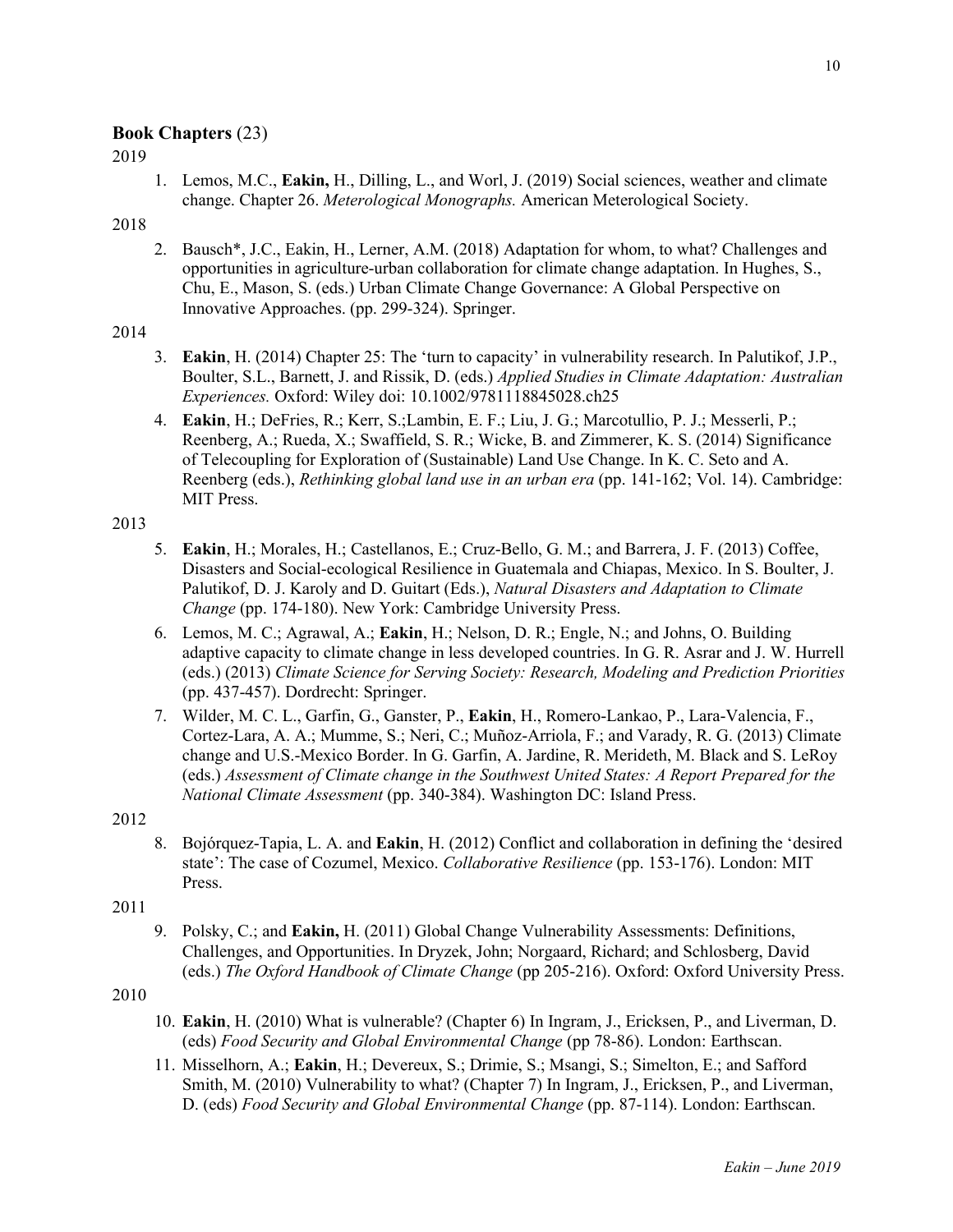- 12. **Eakin**, H.; Bohle, H-G.; Izac, A.M; Reenberg, A.; Gregory, P.; and Pereira, L. Food, Violence and Human Rights. (2010) (Chapter 15) Food, violence and human rights. In Ingram, J., Ericksen, P., and Liverman, D. (eds.) *Food Security and Global Environmental Change* (pp. 245-271). London: Earthscan.
- 2009
- 13. **Eakin**, H.; Tompkins, E.; Nelson, D.; and Anderies, J. M. (2009) Hidden costs and disparate uncertainties: Trade-offs involved in approaches to climate policy. In N. Adger, I. Lorenzoni, and K. L. O'Brien (eds.) *Adapting to Climate Change: Thresholds, Values, Governance* (pp. 212-226). Cambridge: Cambridge University Press.
- 14. Adger, W. Neil; **Eakin**, H.; and Winkels, A. (2009) Nested and networked vulnerabilities in South East Asia. In Lebel, L.; Snidvongs, A.; Chen A., C-T.; and Daniels, R. (eds.), *Critical states: Environmental challenges to development in monsoon Southeast Asi*a (pp*.* 411-423). Selangor, Malaysia: GB Gerkbudaya Enterprise Sdn. Bhd.
- 15. **Eakin**, H.; Tompkins, E. L.; Nelson, D. R.; and Anderies, J. M. (2009). Hidden costs and disparate uncertainties: trade-offs in approaches to climate policy. *Adapting to climate change: Thresholds, values, governance* (pp. 212-226). Cambridge: Cambridge University Press**.**

- 16. Castellanos, E.; Díaz, R.; **Eakin**, H.; and Jiménez, G. (2008) Understanding the resources of small coffee growers within the global coffee chain through a livelihood analysis approach. In Tiessen, H. and Stewart, J.B (eds.), *Applying ecological knowledge to landuse decisions* (pp. 34- 41). SCOPE/ Inter-American Institute for Global Change Research/ Inter-American Institute for Cooperation on Agriculture. (25%)
- 17. Wehbe, M.; **Eakin**, H.; Seiler, R.; Vinocur, M.; Ávila, C., Maurutto, C. and Sánchez Torres, G. (2008) Local perspectives on adaptation to climate change: Lessons from Mexico and Argentina. In Leary, N., Adejuwon, J., Barros, V., Burton, I., Kulkarni, J., and Lasco, R. (eds.) *Climate Change and Adaptation* (pp. 315-331). London: Earthscan. (45%)
- 18. **Eakin,** H.; Wehbe, M.; Ávila, C; Sánchez Torres, G.; and Bojórquez-Tapia, L.A. (2008) Social vulnerability of farmers in Mexico and Argentina. In Leary, N., Adejuwon, J., Barros, V., Burton, I., Kulkarni, J., and Lasco, R. (eds.), *Climate Change and Vulnerability* (pp. 257-278). London: Earthscan (45%)
- 19. **Eakin**, H. and Guadarrama Romero\*. X. (2008). Impactos de las inundaciones y percepción del riesgo en Emilio Portes Gil. In Appendini, K., and Torres-Mazuera, G. (eds.) *¿Ruralidad sin agricultura? Perspectivas multidiciplinarias de una realidad fragmentada* (pp. 151-168). Mexico City: El Colegio de México**.**

#### 2005

20. **Eakin**, H. (2005) Climate change and tropical agriculture: Implications for social vulnerability and food security. In Lal, R.; Stewart, B.; and Hansen, D. (eds.), *Climate Change and Global Food Security* (pp. 293-320). Boca Raton, FL: CRC Press, LLC.

#### 2004

21. Gay, C.; Estrada, F.; Conde, C. and **Eakin,** H. (2004) Impactos potenciales del cambio climático en la agricultura: Escenarios de producción de café para el 2050 en Veracruz (México). In J.C. García Cordón, C. Diego Liaño, P. Fernadez de Arróyabe Hernáez, C. Garmendia Pedraja and D. Rasilla Álvarez (eds.), *El Clima entre el Mar y la Montaña* (pp. 651-660). Santander, Spain: Universidad de Cantabria and Asociación Española de Climatología.

# 2003

22. Conde, C. and **Eakin,** H. (2003) Adaptation to climatic variability and change in Tlaxcala, Mexico. In J. Smith, R. Klein, S. Huq (eds.), *Climate Change, Adaptive Capacity and Development* (pp. 241-259). London: Imperial College Press.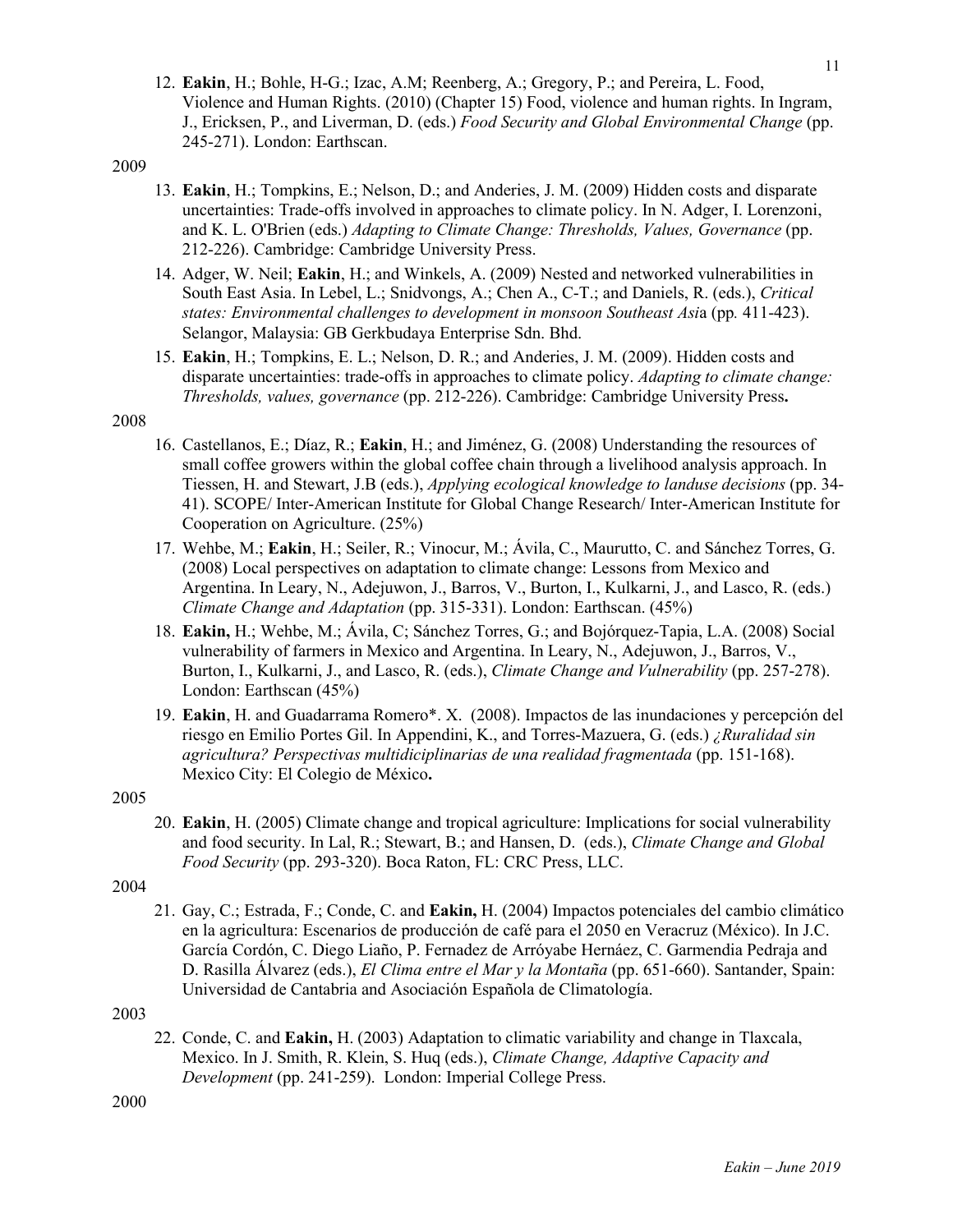23. **Eakin**, H. (2000) Political-economic uncertainty and climatic hazards: The utility of climate forecasts for small-scale farmers in Tlaxcala, Mexico. In *Proceedings of the International Forum on Climate Prediction, Agriculture and Development* (pp. 253-257). Palisades, New York: International Research Institute for Climate Prediction.

# **Other Publications**

#### 2018

1. Scoones, I., Stirling, A., Arbole, D., Atela, J., Charli-Joseph, L., **Eakin**, H., Ely, A., Olsson, P., Pereira, L., Priya, R., van Zwanenberg, P., and Yang, L. (2018) *Transformations to Sustainability*. STEPS Working Paper 104, Brighton: STEPS Centre.

# 2017

2. Solano, A.L., Pons, D., Tucker, C., Díaz, R., Barrera, J., **Eakin,** H., and Castellanos, E. (2017) Biodiversity, sustainable certifications and climate adaptation: Lessons from shade coffee systems in Mesoamerica. *The Lima Declaration on Biodiversity and Climate Change: Contributions from Science to Policy for Sustainble Development.* CBD Technical Series No. 89. Secretariat of the, Montreal, Canada: Convention on Biological Diversity.

#### 2016

- 3. Van Bers, C.; Pahl-Wostl, C.; **Eakin**, H ; Ericksen, P.; Lenaerts, L.; Förch, W.; Korhonen-Kurki, K.; Methner, N.; Jones, L.; Vasileiou, I.; Eriksen, S. (2016). Transformations in governance towards resilient food systems. Climate Change And Food Security (CCAFS) Working Paper (no. 190). Copenhagen, Denmark: CCAFS-CGIAR.
- 4. Aogán, D.; Evans, T.; McGreevy, J.; Blekking, J.; Schlachter, T.; Korhonen-Kurki, M. K.; Tamás, P.A.; Crane, T.; **Eakin**, H.; Förch, W.; Jones, L.; Nelson, D.R.; Obersteiner, M.; and Purdon, M. (2016). Strengthening the food systems governance evidence base. Climate Change And Food Security (CCAFS) Working paper (no. 167). Montpellier, France: CCAFS-CGIAR.

#### 2015

- 5. **Eakin**, H. (2015) Handbook on Climate Change and Agriculture. Book Review. *Journal of Regional Science.* 55 (2): 11-13.
- 6. **Eakin**, H.; Catellanos, E.; and Haggar, J. (2015) Policy Brief: Fortaleciendo la capacidad de adaptación de los caficultores Mesoamericandos ante los cambios globales. Programa Agroambiental Mesoamericano (MAP). Costa Rica: CATIE.

# 2014

7. **Eakin**, H.; Aggarwal, R.; York, A.; and Smith-Heisters, S. (2014) Policy Brief: Understanding Agricultural Vulnerability in the Southwest. Decisions Center for a Desert City. Tempe: Arizona State University. https://sustainability.asu.edu/dcdc/publications/policy-briefs/

# 2013

8. Díaz, R., **Eakin**, H., Castellanos, E., and Jiménez, G. (2013). Condiciones para la adaptación de los pequeños productores de café ante presiones económicos mediante procesos de "upgrading" en la cadena productiva. *Ensayos sobre Economía Cafetera.* 28(Enero-Diciembre): 57-72.

# 2007

9. **Eakin**, H. (2007) Human vulnerability to global environmental change. In Cutler J. Cleveland (ed.), *Encyclopedia of Earth*. Washington, DC: Environmental Information Coalition, National Council for Science and the Environment. http://www.eoearth.org/article/Human\_vulnerability\_to\_global\_environmental\_change

- 10. Wehbe, M.; **Eakin,** H.; Seiler, R.; Vinocur, M.; Ävila, C., and Marutto, C. (2006) Local perspectives on adaptation to climate change: Lessons from Mexico and Argentina. AIACC Working Paper No. 39. http://www.aiaccproject.org
- 11. **Eakin,** H.; Wehbe, M.; Avila, C.; Sanchez Torres, G.; and Bojórquez-Tapia, L. (2006) A comparison of the social vulnerability of grain farmers in Mexico and Argentina AIACC Working Paper No. 29. http://www.aiaccproject.org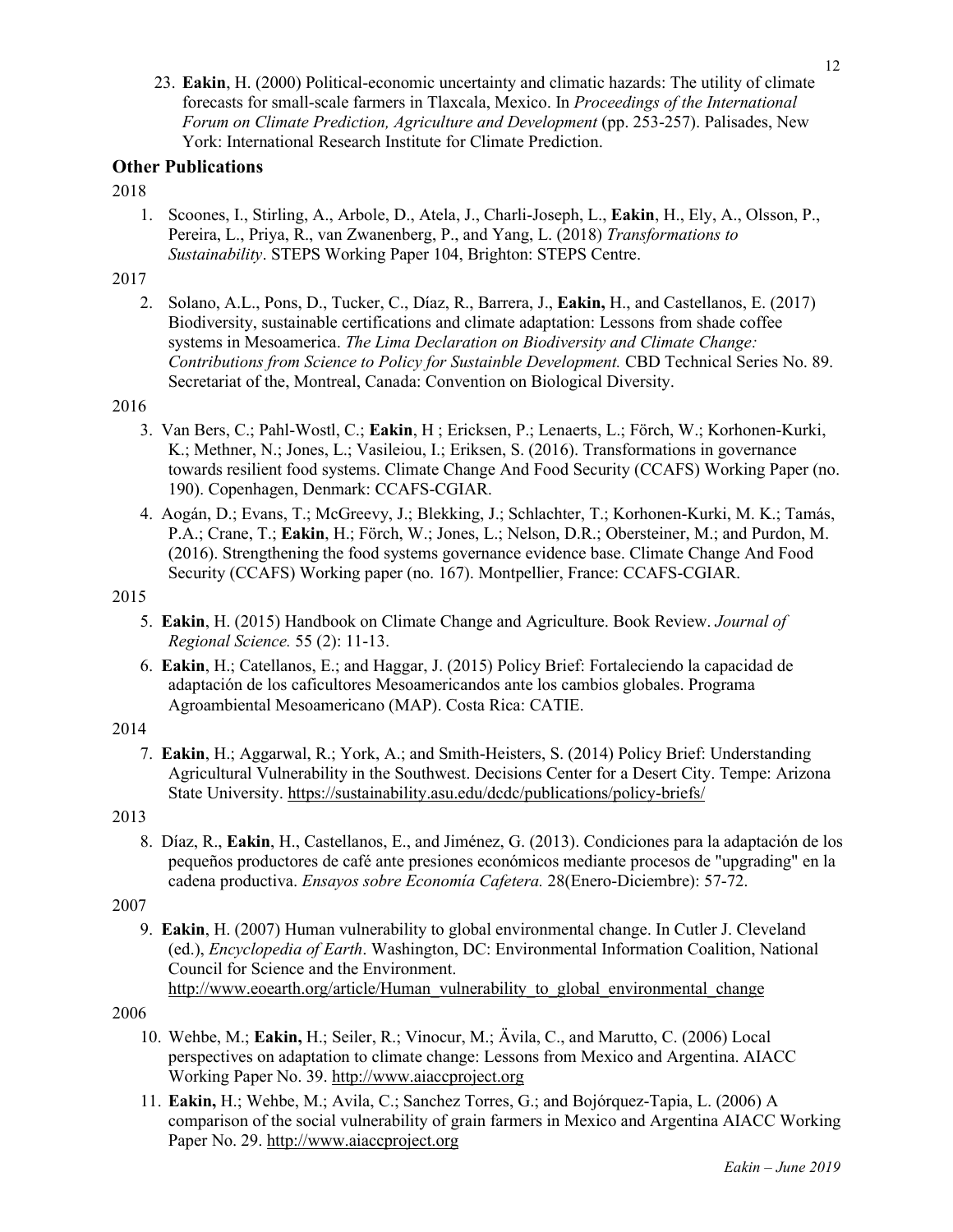- 12. **Eakin**, H.; Tucker, C. and Castellanos, E. (2005) Market shocks and climate variability: The coffee crisis in Mexico, Guatemala and Honduras. *Mountain Research and Development* 25 (4): 304-309.
- 13. Wehbe, M.; Seiler, R.; Vinocur, M.; **Eakin**, H.; Santos, C. and Civitaresi, M. (2005) Social methods for assessing agricultural producers' vulnerability to climate variability and change based on the notion of sustainability. AIACC Working Paper No. 19. http://www.aiaccproject.org
- 14. **Eakin**, H. and Appendini, K. (2005) Subsistence maize production and maize liberalization in Mexico. *IHDP Update* 01/2005: 4-6.

#### 2004

15. Castellanos, E.; Conde, C.; **Eakin,** H.; and Tucker, C. (2004) Adapting to market shocks and climatic variability in Mesoamerica: The coffee crisis in Mexico, Guatemala and Honduras. *IAI Newsletter* 34: 14-16.

# 1998

16. **Eakin**, H. (1998) *Using Seasonal Climate Forecasts in Farm Management: A Guide for Agricultural Extension Agents*. Handbook prepared for AGRITEX, Ministry of Agriculture, Government of Zimbabwe. Funded by USAID and the National Oceanic and Atmospheric Administration.

# **Articles in review or revision**

- 1. Bojórquez-Tapia, L.A., Janssen, M., Eakin, H., Baeza, A., Serrano-Candela, F., Gómez-Priego, P., Miquelajauregui, Y. (in press). Spatially-explicit simulation of two-way coupling of complex socio-environmental systems: Socio-hydrological risk and decision making in Mexico City. *Social-Environmental Systems Modelling*. [online] https://doi.org/10.18174/sesmo.2019a16129
- 2. Magaña, A., Cavazos Pérez, M.T., Eakin, H. (in review) Impact of climate variability and climate change on maize agricultue in Michoacan, Mexico. *Atmosfera.*
- 3. York, A. M., Eakin, H., Smith-Heisters\*, S., Bausch\*, J. C., Aggarwal, R. M., and Anderies, J. M. (in review). Public adaptation through the backdoor: Can we move to anticipatory water governance? *Environmental Policy and Governance*.
- 4. Eakin, H., Shelton, R., Siqueiros, J.M., Charli-Joseph, L., and Manuel-Navarrete, D. (in review) Loss and social-ecological transformation: Pathways of change in Xochimilco, Mexico. *Ecology and Society.*

# **MEDIA COVERAGE OF RESEARCH OUTPUT**

2015

1. Smith-Heisters, S. & Eakin, H. (2015, March 10) [website]. Managing water for irrigated agriculture in the central Arizona desert. U.S. Climate Resilience Toolkit, Taking Action: Case Studies of Resilience in Action. Washington, DC: National Oceanic and Atmospheric Administration. http://toolkit.climate.gov/taking-action/managing-water-irrigated-agriculturecentral-arizona-desert

# 2014

- 2. ASU News (2014, April 9). Water and agriculture in Arizona [Video file]. http://vimeo.com/86935576
- 3. ASU News (2014, April 9). Determining the sustainability of water, agriculture in Ariz. ASU News. https://asunews.asu.edu/20140409-agriculture-in-central-arizona

2013

4. Simons, T. (2013, September 10). Water management research for cotton farmers. Arizona Horizon. PBS Channel 8 http://www.azpbs.org/arizonahorizon/detailvid.php?id=14573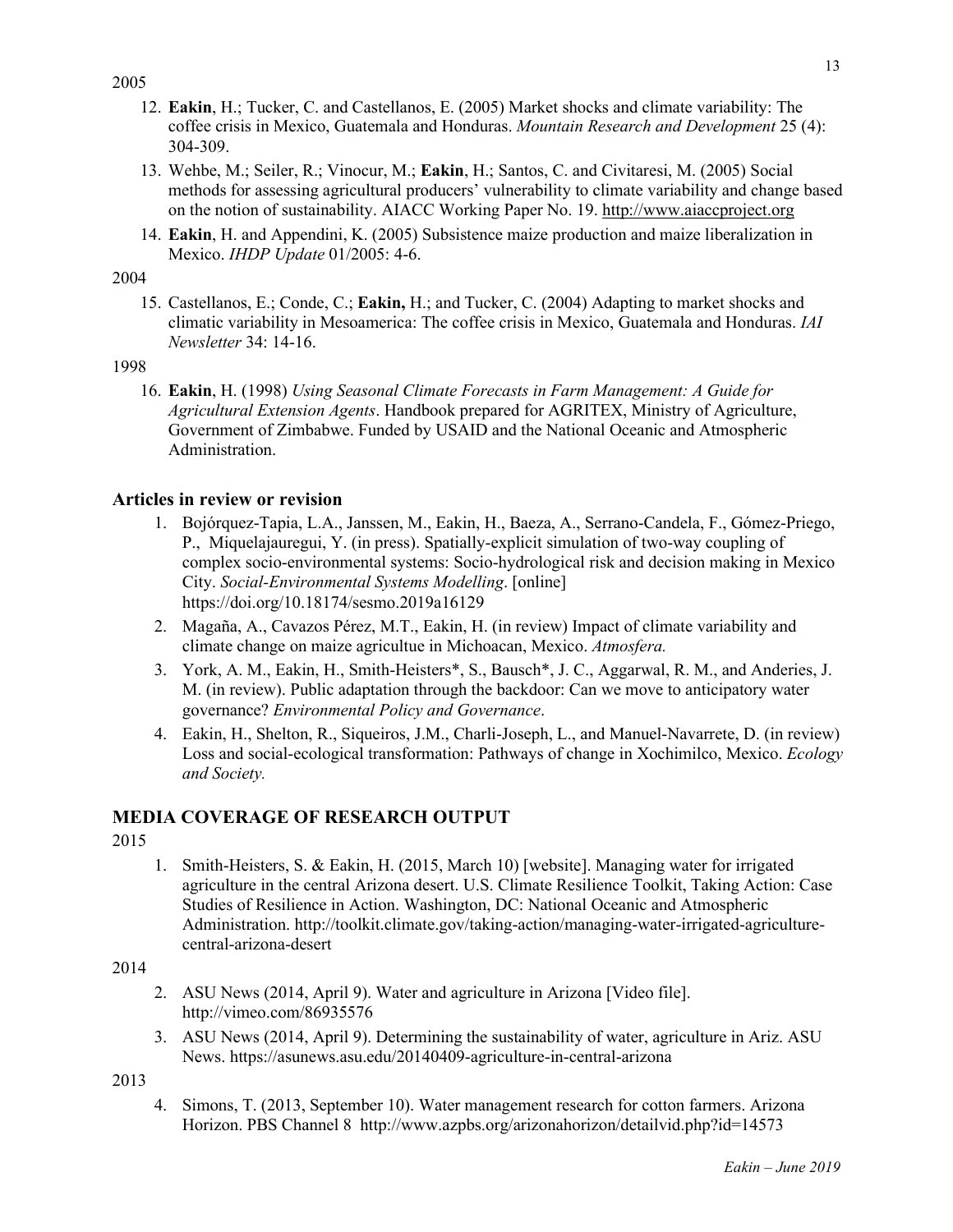- 5. Everson, M. T. (2013, September). Cotton perspectives: The latest research and thoughts regarding one of Arizona's five C's. Green Living, September 2013, 8-9. http://www.greenlivingaz.com/2013/09/11/cotton-perspectives/
- 6. Waters, S., Pacini, N., and Mostafa, A. (2013). Assessing agricultural needs in a new era of climate information. Arizona Water Resource, (21) 3, 6 https://wrrc.arizona.edu/sites/wrrc.arizona.edu/files/AWR-Summer-07-08-2013.pdf
- 7. Wuertz, G., & Levis, R. C. (2013, January). Perspectives of central Arizona farmers on water, risk, and change in agriculture. Arizona Cotton Growers Association Newsletter, 2-3.

8. Western Farm Press. (2012, 6 November). Water availability top issue for central Arizona farmers. Western Farm Press http://westernfarmpress.com/management/water-availability-topissue-central-arizona-farmers

# **INVITED LECTURES**

| 2019 | "Making the invisible, visible: Decision-making, politics and the process of sustainable<br>adaptation" Plenary talk. Colloquium speaker, Department of Geography, University of<br>Arizona, Tucson April 12, 2019.                                                                                                                 |
|------|-------------------------------------------------------------------------------------------------------------------------------------------------------------------------------------------------------------------------------------------------------------------------------------------------------------------------------------|
|      | "The emergence of The Emergence of Governance of Telecoupled Systems: Power and<br>Agency in Institutional Change." Plenary talk. Advanced Training Course 4: Governance<br>and Justice in Telecoupling, Barcelona, March 7, 2019.                                                                                                  |
|      | "Sustainable adaptation in the context of the Sustainable Development Goals: The case of<br>Mexico City." Seminar Speaker. RMIT Urban Futures Enabling Capability Platform,<br>Melbourne, Australia May 22, 2019.                                                                                                                   |
|      | "How to think differently: Working with mental models, meta narratives and problem<br>framings as points of intervention to foster more sustainable adaptation pathways" RMIT<br>Urban Futures Enabling Capability Platform, Melbourne, Australia May 16, 2019.                                                                     |
| 2018 | "Making the invisible, visible: Decision-making, politics and the process of sustainable<br>adaptation" Plenary talk. Climate Adaptation 2018. NCCARF National Climate Change<br>Adaptation Research Facility, Melbourne, Australia May 8-11, 2018.                                                                                 |
|      | "The influence of socio-political infrastructure on Flooding and Water Scarcity in Mexico<br>City." Colloquium Speaker. Institute for Resilient Infrastructure Systems, University of<br>Georgia. Athens, Aug 31, 2018.                                                                                                             |
|      | "The politics of thresholds, patterns and tradeoffs: social learning in the MEGADAPT project<br>in Mexico City" Invited presentation. Sustainability: platforms to facilitate deliberative<br>policy learning. Expert Workshop. Mercator Research Institute on Global Commons and<br>Climate Change. Berlin, September 5-6, 2018.   |
|      | "Loss and social-ecological transformation: Pathways of change in Xochimilco, Mexico"<br>Invited presentation. The Political Logic of Mediterranean Landscapes: Crafting<br>Communities and Sustainable Futures from the Ground. University of Notre Dame/ British<br>School of Rome/ Cambridge University. Rome, June 28-30, 2018. |
| 2017 | "Making the invisible, visible: Socio-political infrastructure in urban resilience" Plenary talk.<br>New Perspectives on Sustainability and Resilience. Center for the Environment, Purdue<br>University. March 23-24, 2017.                                                                                                        |
|      | "MEGADAPT: un proyecto transdisciplinario de infraestructura socio-politica y resiliencia<br>urbana" Colloquium Speaker. Graduate Program in Sustainability Science, Universidad<br>Nacional Autonoma de Mexico, Mexico City. February 23, 2017.                                                                                    |
| 2016 | "Mexico City's Water Challenges" Panelist, Water Climate Briefing, Decision Center for the<br>Desert City, Arizona State University. November 30, 2016.                                                                                                                                                                             |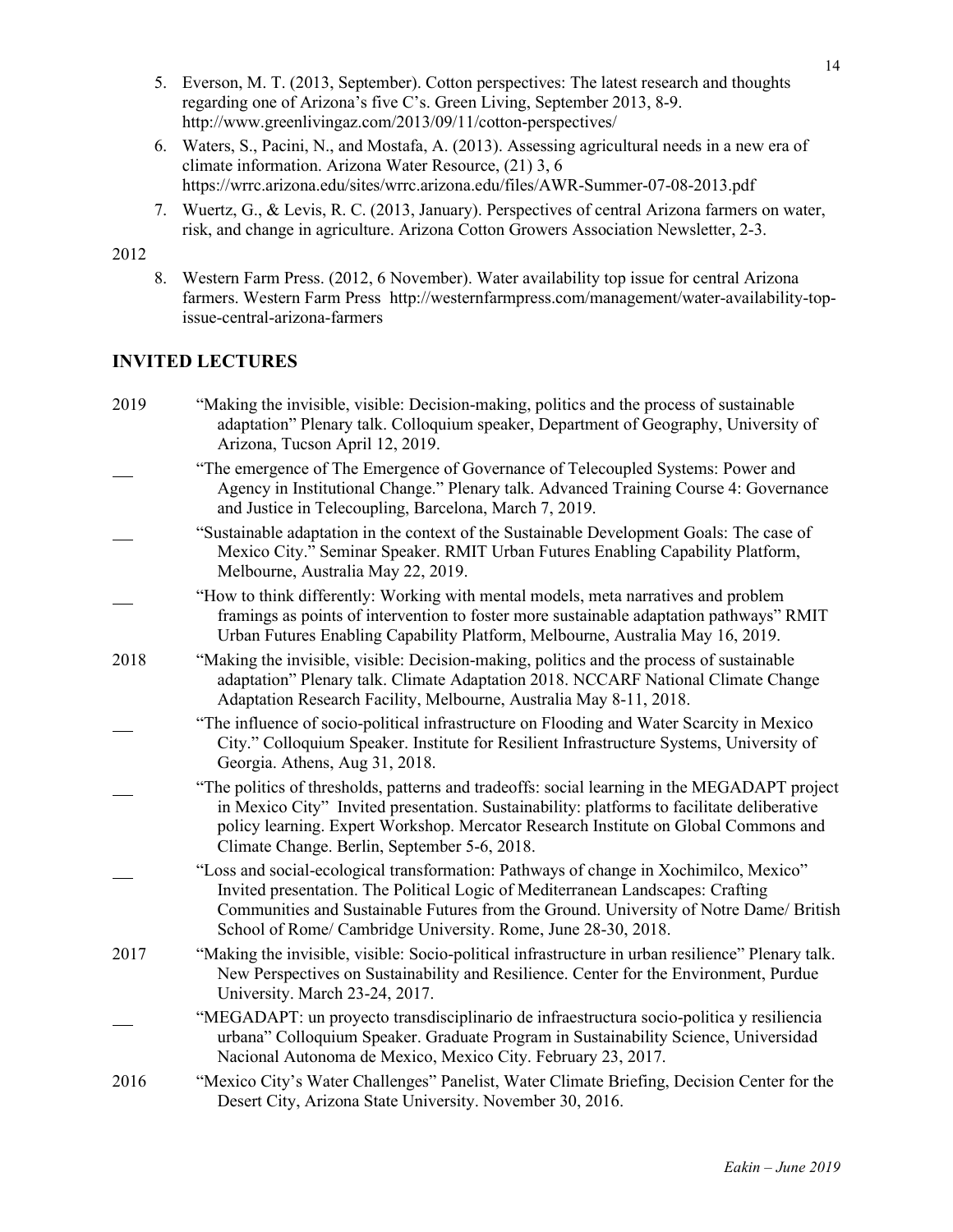|      | "Vulnerability, adaptation, transformation" Sustainability in Science Museums Program,<br>Arizona State University. December 6, 2017.                                                                                                                                                                                      |
|------|----------------------------------------------------------------------------------------------------------------------------------------------------------------------------------------------------------------------------------------------------------------------------------------------------------------------------|
| 2015 | "MEGADPT: Marco para la transformación del riesgo socio-hidrológico en la megalóplis"<br>Keynote address. 1er. Coloquio Internacional Las Paradojas de la Megalópolis. El Centro<br>de Estudios Sociales y de Opinión Pública de la Cámara de Diputados. Palacio Legislativo<br>de San Lázaro. Mexico City, July 10, 2015. |
|      | Panelist, Drought and Water. Legislative Agriculture Chairs Summit. State Agriculture and<br>Rural Leaders Association. Tampa, Florida, January 3-4, 2015.                                                                                                                                                                 |
| 2014 | "Hacia Preceptos de Sostenibilidad en los Sistemas Alimentarios" Seminario, Instituto de<br>Ecología y Laboratorio Nacional de las Ciencias de Sostentabilidad. Universidad Nacional<br>Autónoma de México, Mexico City, Feb 6, 2015.                                                                                      |
|      | "Principles of Food System Sustainability" Plenary Talk, Metrics of Sustainable Diets and<br>Food Systems Symposium, BIOVERSITY International and CIHEAM. Montpellier,<br>France, November 4-5, 2014                                                                                                                       |
|      | "Market integration and climate as drivers of change in the Mexican maize system." Centro<br>Internacional de Mejoramiento en Maíz y Trigo (CIMMYT), División Socio-economico.<br>Texcoco, México. Oct. 15, 2014.                                                                                                          |
|      | "Poverty, policy and preference: The resilience of the Mexican maize system. Department<br>Seminar Series. Centro de Investigaciones en Geografía Ambiental, Universidad Nacional<br>Autónoma de México, Morelia, México. Sept 30, 2014.                                                                                   |
|      | "Expectations of obsolescence and the adaptive capacity of irrigated agriculture in Central<br>Arizona" Geography Department Colloquium and Rutgers Climate Institute speaker<br>series. Rutgers University, New Brunswick, NJ, February 7.                                                                                |
| 2013 | "Uncertainty and Change in Mexico's Maize System" Environmental Earth System Sciences<br>Seminar Series Speaker. Stanford University, Palo Alto, CA, Jan. 16.                                                                                                                                                              |
|      | "Pathways to sustainable, adaptive development in an era of climate change" Transformation<br>in a changing climate 2013. Oslo, Norway. June.                                                                                                                                                                              |
| 2012 | Linking Socio-Environmental Knowledge to Socio-Environmental Change (Participant).<br>Socio-Environmental Synthesis Center (SESYNC), October 10-11, Washington, DC.                                                                                                                                                        |
|      | Distal Land Connections (Rapporteur) Rethinking Global Land Use in an Urban Era. Ernst<br>Strüngmann Forum, September 23-29, Frankfurt, Germany.                                                                                                                                                                           |
|      | "Poverty, policy and preference: The resilience of the Mexican maize system. Colloquium<br>lecture. Environmental Studies, University of California, Santa Cruz, Oct 29                                                                                                                                                    |
|      | "Tradeoffs and synergies in development and climate change" Keynote address. Rethinking<br>Development in Light of Climate Change. University of California, Santa Cruz, Oct 27.                                                                                                                                           |
| 2010 | "Synergy and friction in household vulnerability and system resilience" Plenary presentation.<br>Global Land Project Open Science Meeting 2010. October 17-19.                                                                                                                                                             |
|      | "Is Managing Market Risk Adaptive? Market and Climate Risk in the Mexican Coffee<br>Sector" Seminar for the C-Change IGERT program at the University of Kansas. Sept.                                                                                                                                                      |
| 2009 | "Adaptive Capacity and Community Resilience." Colloquium presentation. Department of<br>Geography, University of Arizona, Tucson, AZ. Oct.                                                                                                                                                                                 |
| 2008 | "Resilient but Vulnerable? Challenges for Enhancing Adaptive Capacity in Rural Mexico."<br>Yi-Fu Tuan Lecture. Department of Geography, University of Wisconsin-Madison. April.                                                                                                                                            |
| 2007 | "Resilient but Vulnerable? Challenges for Enhancing Adaptive Capacity in Rural Mexico."<br>Kavli Frontiers of Science Symposium, National Academy of Science. Irvine, CA.<br>October.                                                                                                                                      |
|      | "Vulnerability, Adaptation and Institutional Change." Tyndall Center for Climate Change<br>Research. University of East Anglia, UK. May.                                                                                                                                                                                   |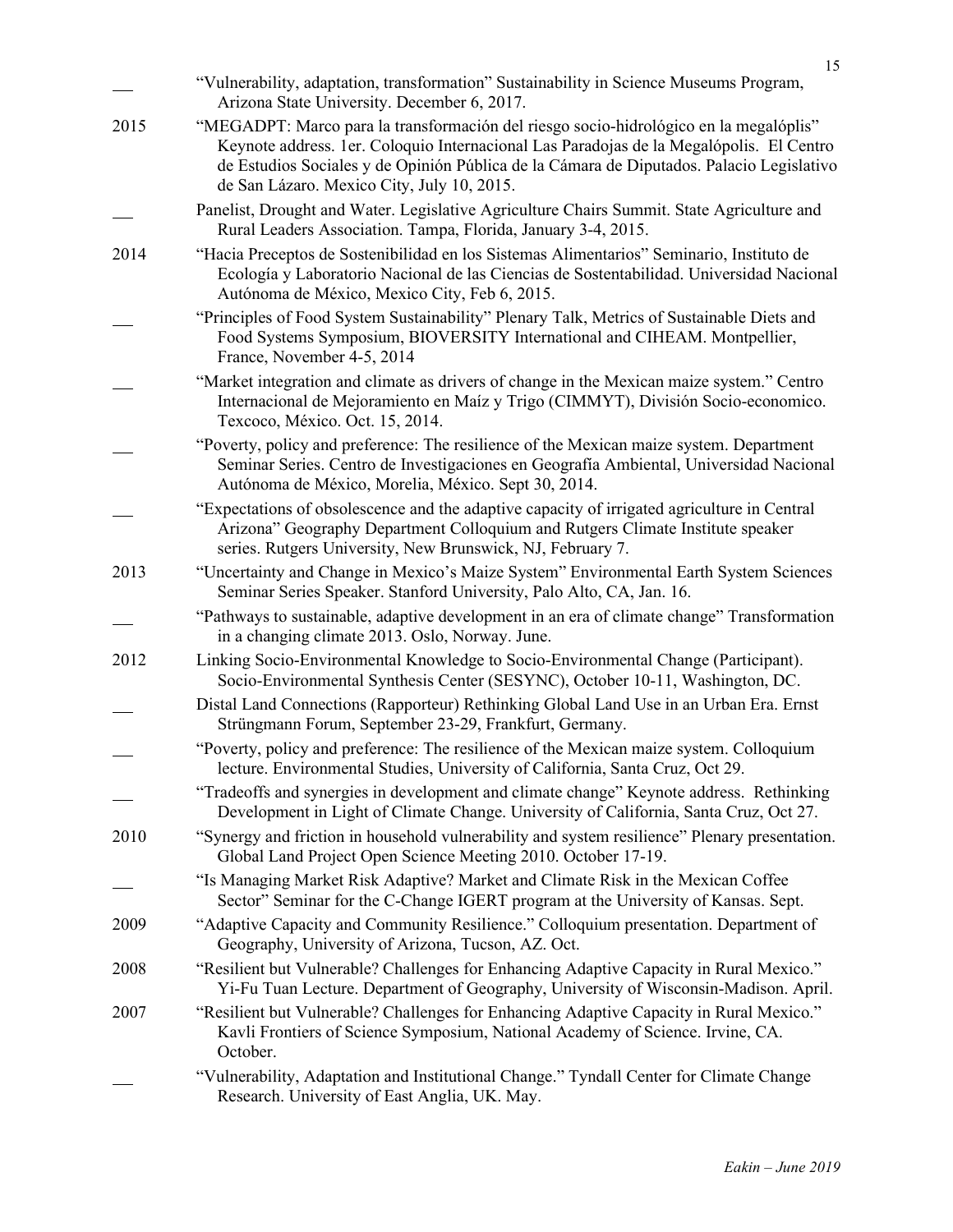|      | "Adjusting to Flooding, Here and Elsewhere: Institutional Change and Adaptive Capacity<br>in Mexico." Oxford University Center for the Environment Colloquium. Oxford<br>University, UK. April.                                                                                                        |
|------|--------------------------------------------------------------------------------------------------------------------------------------------------------------------------------------------------------------------------------------------------------------------------------------------------------|
| 2006 | "Vulnerabilidad y Capacidad Adaptativa de Productores en México." El Colegio de la<br>Frontera Sur, San Cristobal de las Casas, Chiapas, Mexico. July.                                                                                                                                                 |
|      | "Livelihoods and Global Change: Case Studies of Vulnerability in Rural Mexico."<br>Geography Department Colloquium. San Diego State University, San Diego, CA. April.                                                                                                                                  |
| 2004 | "Living with Uncertainty in Rural Mexico: Cases Studies in Adaptive Capacity and<br>Vulnerability." Tyndall Center for Climate Change Research, University of East Anglia,<br>UK, December 2, and Department of Geography, Oxford University, Oxford, UK,<br>November 4.                               |
|      | "Vulnerabilidad y Adaptación Agrícola en México." Seminario ENSO y el Construcción<br>Social del Riesgo. Centro de Investigaciones y Educación Superiores en Antropología<br>Social (CIESAS), Tlapan, Mexico, May.                                                                                     |
| 2003 | "Learning from the Local: Case Studies in Human Dimensions Research." Human<br>Dimensions of the Arctic System Patterns, Connections and Methods Workshop. Seattle,<br>WA, October 25-26.                                                                                                              |
|      | "Social Vulnerability, Food Security and Tropical Agriculture." Workshop on Climate<br>Change, Carbon Dynamics and World Food Security. Columbus, OH, June 11.                                                                                                                                         |
| 2002 | "Rural Households' Vulnerability and Adaptation to Climatic Variability and Institutional<br>Change: Three Cases from Central Mexico." The International Center for Environmental<br>and Climate Research (CICERO). Oslo, Norway, December 4.                                                          |
|      | "Rural Responses to Institutional Change and Climate Risk in Central Mexico." Research<br>Seminar Series. U.S.-Mexico Studies Center, University of California San Diego, La<br>Jolla, CA, November 26.                                                                                                |
| 2000 | "The Use and Usefulness of Climate Forecasting in Chile and Northeast Brazil." Invited<br>commentator, project launching workshop. Santiago, Chile, October 26 – November 4.                                                                                                                           |
|      | "The Use of Long-lead Climate Forecasts by Small-scale Maize Producers in Tlaxcala,<br>Mexico." The Center for US-Mexico Studies. San Diego, CA, February.                                                                                                                                             |
|      | "Adaptación a Siniestros Climáticos: El Caso de Tlaxcala." Foro Nacional de la Política<br>Medio-Ambiental. Universidad Autónoma Metropolitana, Mexico City, Mexico,<br>September 26.                                                                                                                  |
| 1999 | "Vulnerability and Adaptation of Tropical Agriculture to Climatic Variability." Aspen Global<br>Change Institute Session II: Ecological and Agricultural Consequences of Climatic<br>Extremes and Variability. Aspen, CO, August 13-22.                                                                |
| 1996 | "Comments on National and Regional Institutional Capacity for the Dissemination and<br>Interpretation of Long-lead Climate Information." The Workshop on Reducing Climate-<br>Related Vulnerability in Southern Africa. Victoria Falls, Zimbabwe, October 1-4.                                         |
|      | <b>CONFERENCE PARTICIPATION</b> (Lead author/presenter unless stated otherwise)                                                                                                                                                                                                                        |
| 2019 | "Crisis, Transformation, and Agency: Why are People Going Back to the Land in Greece?"<br>Presented by Benessaiah, K., co-author: Eakin, H. Annual Meeting, American<br>Association of Geographers. Washington DC, April 7, 2019                                                                       |
| 2018 | "An ANP-based simulation of vulnerability of two-way coupled social-ecological systems."<br>Presented by Bojórquez Tapia, L. A.; co-authors: Eakin, H., Janssen, M. A., & Baeza, A.<br>Paper presented at the The International Symposium on the Analytic Hierarchy Process,<br>July 12-15, Hong Kong. |
|      | "Managing Household Socio-hydrological Risk in Mexico City: A Game to Communicate<br>and Validate Computational Modeling with Stakeholders" Presented by Rebecca Shelton,                                                                                                                              |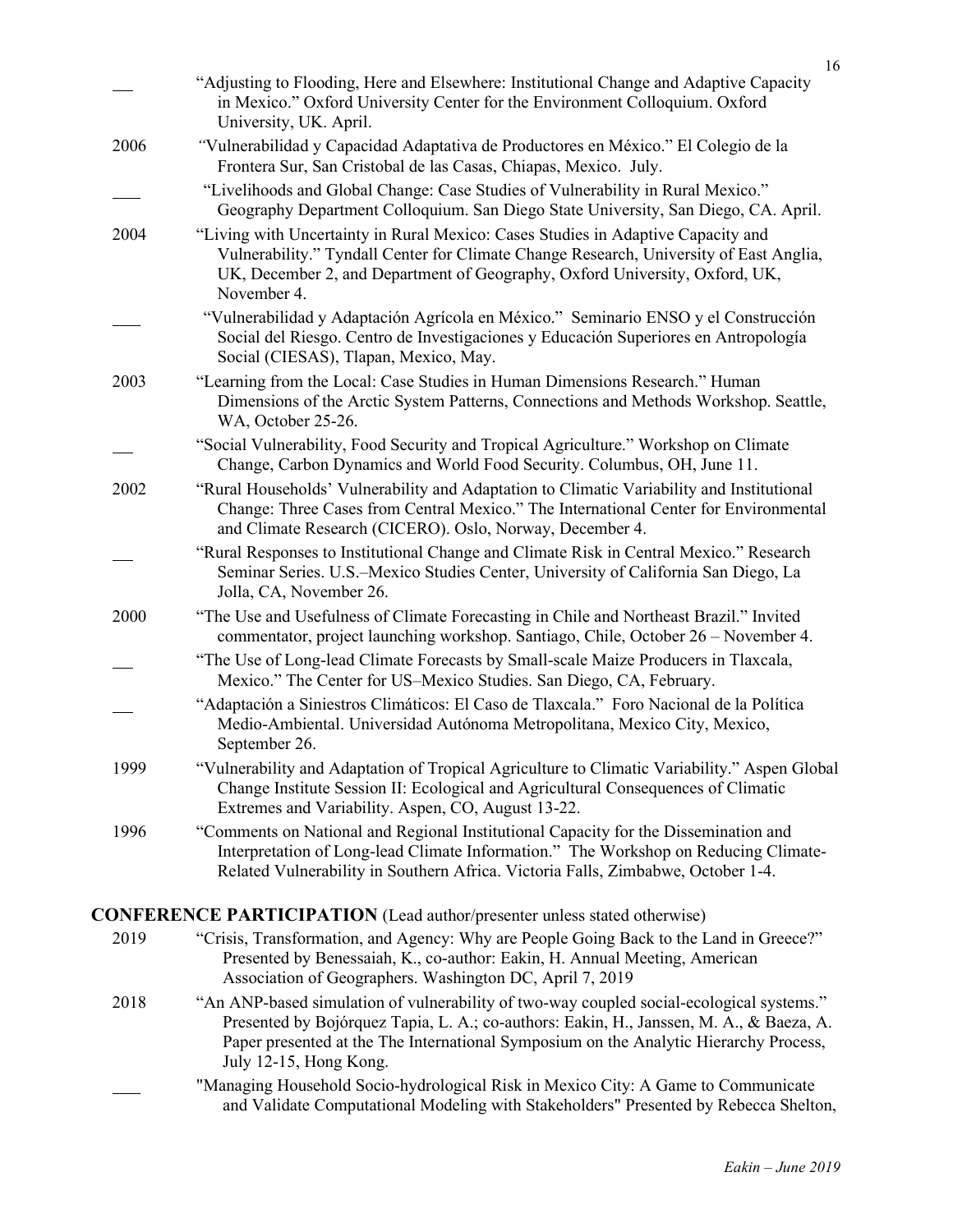|      | Co-authors: Baeza-Castro, A., Janssen, M., and Eakin H. ASU Urban Climate Research<br>Center poster contest, 3 April 2018, Tempe, AZ.                                                                                                                                                                                                                                |
|------|----------------------------------------------------------------------------------------------------------------------------------------------------------------------------------------------------------------------------------------------------------------------------------------------------------------------------------------------------------------------|
|      | "Socio-political infrastructure and the dynamics of vulnerability in the Megacity" Presenter:<br>Eakin, H. co-authors, Bojorquez-Tapia, L., Manuel-Navarrete, D., Janssen, M., Baeza, A.,<br>Lerner, A., Shelton, R. Annual Meeting of the Association of American Geographers,<br>April 12, New Orleans.                                                            |
|      | "Trends in vulnerability and adaptation research: remarks" Eakin, H. Human Dimensions of<br>Global Change Specialty Group Awards Ceremony, Annual Meeting of the Association<br>of American Geographers, April 13, New Orleans.                                                                                                                                      |
| 2017 | "Managing Household Socio-hydrological Risk in Mexico City: A role-play game for<br>stakeholder validation of an agent-based model" Presented by Rebecca Shelton, Co-<br>authors: Baeza-Castro, A., Janssen, M., and Eakin H. ASU Institute for Social Science<br>Research poster contest, 16 November 2017, Tempe, AZ.                                              |
|      | "Innovative & Immersive Session: A board game of Mexico City's socio-hydrological system<br>to communicate and validate an agent-based model with stakeholders" Presented by<br>Rebecca Shelton and Hallie Eakin, Co-authors: Baeza-Castro, A. and Janssen, M. II<br>Conference of the Programme on Ecosystem Change and Society, 7-10 November 2017,<br>Oaxaca, MX. |
|      | "Localized effect of hydrological risk and socio-economic drivers explains the spatial<br>distribution of gastrointestinal disease burden in Mexico City" Preented by Baeza, A.; A.<br>Estrada, A. E. Escalante, H. Eakin, L.A. Bojórquez co-authors. Impact of Environmental<br>Changes on Infectious Diseases. 17-19 May 2017. Trieste Italy.                      |
|      | "Robustness and vulnerability tradeoffs in urban socio-hydrological risk due to the decision-<br>making priorities of influential actors." Presented by Baeza, A.; Janssen M., Bojorquez<br>L., and Eakin H. co-authors. Aug. 2017. Resilience 2017, Aug. 2017, Stockholm.                                                                                           |
|      | "An Agent-based model to understand socio-hydrological vulnerability in a Megacity."<br>Presented by Baeza, A.; Janssen M., Bojorquez L., and Eakin H. co-authors. Complex<br>System Conference. Sep. 2017, Cancun Mexico.                                                                                                                                           |
|      | "Promoting spaces for social-ecological transformation: The Transformation-lab in<br>Xochimilco social-ecological system." Presented by L. Charli-Joseph. Co-authors:<br>Siquieros-Garcia, J.M., Eakin, H., and Manuel-Navarrete, D. Transformations 2017. Aug<br>29-Sept 1, 2017, Dundee, Scotland.                                                                 |
|      | "Transforming from the inside out: Gaining traction in entrenched sustainability challenges in<br>Mexico City." Co-Authors: Bojórquez-Tapia, L., Manuel-Navarrete, D., Baeza-Castro, A.<br>Transformations 2017. Aug 29-Sept 1, 2017, Dundee, Scotland.                                                                                                              |
|      | "Robustness and vulnerability tradeoffs in urban socio-hydrological risk due to the decision-<br>making priorities of influential actors" Presented by M. Janssen on behalf of A. Baeza-<br>Castro. Co-authors: Janssen, M., Bojórquez, L., and Eakin, H. Resilience 2017. Aug 20-<br>23, 2017, Stockholm, Sweden.                                                   |
|      | "Promoting spaces for social-ecological transformation: The Transformation-lab in<br>Xochimilco social-ecological system" Presented by L. Charli-Joseph. Co-authors:<br>Siquieros-Garcia, J.M., Eakin, H., and Manuel-Navarrete, D. Resilience 2017. Aug 20-<br>23, 2017, Stockholm, Sweden.                                                                         |
|      | "Informality and socio-hydrological risk in Mexico City: Perpetuating vulnerability and<br>fostering resistance within a megacity" Presented by Lerner, A. Co-Authors: Eakin, H.<br>and Hernandez, B. Resilience 2017. Aug 20-23, 2017, Stockholm, Sweden.                                                                                                           |
|      | "Methods and Approaches for Representing the Political Dimensions of Urban Resilience"<br>Panel 1 and 2. Session Co-Organizer with Manuel-Navarrete, D., Lerner, A. Association<br>of American Geographers, April 5-9, 2017, Boston, MA.                                                                                                                             |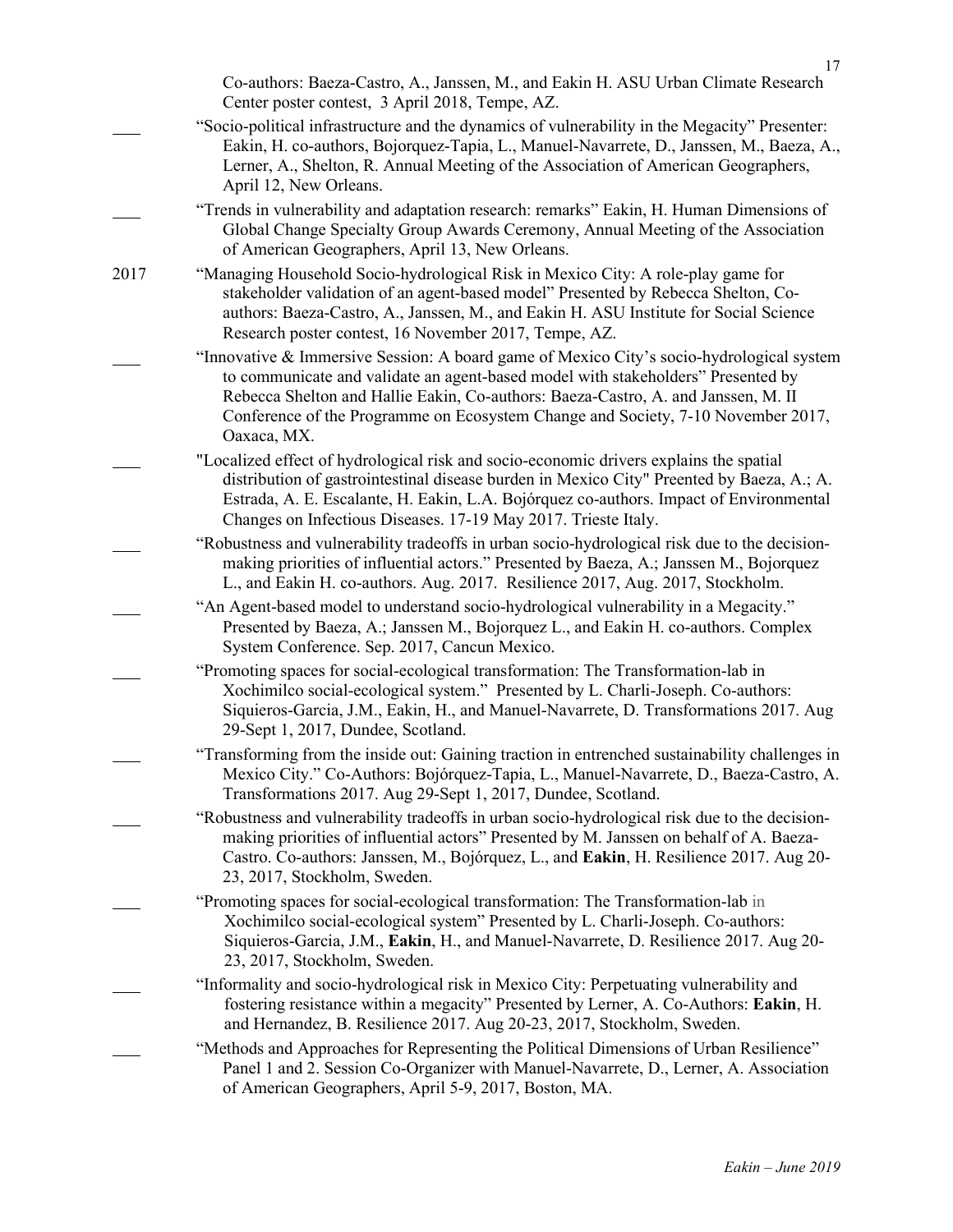|      | "Making 'soft' sociopolitical infrastructure visible for enhancing urban risk management"<br>Co-authors: Bojórquez-Tapia, LA, Janssen, M., Manuel-Navarrete, D., Baeza-Castro, A.,<br>and Lerner, A.M. Association of American Geographers, April 5-9, Boston, MA.                                                                                                |
|------|-------------------------------------------------------------------------------------------------------------------------------------------------------------------------------------------------------------------------------------------------------------------------------------------------------------------------------------------------------------------|
|      | "Understanding urban resilience in an evolving socio-ecological system: thresholds of change<br>in Xochimilco, Mexico City" Presented by Lerner, A.M. Co-Authors: Ruizpalacios, B.,<br>Martinez Canedo, A., Siqueiros, J.M., Manuel-Navarrete, D., Eakin, H., Mazari, M.<br>Association of American Geographers, April 5-9, Boston, MA.                           |
| 2016 | "Understanding the interactions between socio-hydrological risk and urban expansion at the<br>megacity fringe: The example of Mexico City" Presented by Lerner, A.M. Co-authors:<br>Eakin, H., Tellman, E., Hernández, B., Martínez, A., Bausch, C., Charli-Joseph, L.<br>Society for Applied Anthropology, April, Vancouver, Canada.                             |
|      | "Changing identities of socio-hydrological systems in Xochimilco, Mexico City." Presented<br>by Manuel-Navarrete, D., Co-authors: Bojórquez-Tapia, L., Charli-Joseph, L., Eakin, H.,<br>Hernández-Aguilar, B., Martínez-Canedo, A., Siqueiros-García, J.M. Society for<br>Economic Anthropology, April 14-16, Athens, GA.                                         |
|      | "Socio-hydrological risk transfer and vulnerability: an agent-based modeling approach<br>inspired by the Basin of Mexico" Presented by Tellman, B. Co-authors: Eakin, H., Baez-<br>Castro, A., Janssen, M., Bojórquez-Tapia, L.A. Association of American Geographers,<br>March 29-April 2, San Francisco, CA.                                                    |
|      | "Vulnerability assessment in megalopolis: ANP-MAS modeling approach for Mexico City"<br>Presented by Bojórquez-Tapia, LA. Co-authors: Eakin, H., Janssen, M., and Baeza-<br>Castro, A. International Symposium on the Analytic Hierarchy Process, August 4-7,<br>London, UK.                                                                                      |
|      | "Biophysical and socio-economic determinants of gastrointestinal diseases in Mexico City: a<br>spatially explicit analysis" Presented by Baeza, A. Co-authors: Argote, E., Eakin, H.,<br>Bojórquez-Tapia, L.A., Escalante, A. International Society on Urban Health and the<br>American Association of Geographers Joint Symposium. April 1-4, San Francisco, CA. |
| 2015 | "Governance challenges in telecoupled food systems." Co-authors: Mahanti, A. and Rueda,<br>X. Conference on Complex Systems, October 1, Tempe, AZ.                                                                                                                                                                                                                |
|      | "Governance challenges in telecoupled food systems." Co-authors: Mahanti, A. and Rueda,<br>X. American Geophysical Union, December 14, San Francisco, CA.                                                                                                                                                                                                         |
| 2014 | "Agency, institutions and development trajectories: Transforming irrigated agriculture in the<br>urbanizing SW United States." Resilience and Development: Mobilizing for<br>Transformation. May 4-8, Montpellier, France.                                                                                                                                        |
| 2013 | "Pathways to sustainability at the agriculture-urban interface: The case of central Arizona."<br>Presented by Bausch, J. C. co-authors: Eakin, H., Rubiños, C., York, A., Smith-Heisters,<br>S., Aggarwal, R. M. Association of American Geographers Annual Meeting, April 9-13,<br>Los Angeles, CA.                                                              |
|      | "Water and agriculture in central Arizona: Adapting to new scenarios." Presented by<br>Rubiños, C. Co-authors: York, A., Eakin, H., Aggarwal, R. M., Bausch, J. C., Smith-<br>Heisters, S., Waters, S., and Anderies, J. M. Poster Presented at Water Resources<br>Research Center 2013 Annual Conference, University of Arizona. March 5, Tucson, AZ.            |
|      | "Farmers' resilience to socio-ecological change in central Arizona." Presented by Bausch, J.<br>C., Co-authors: Rubiños, C., Eakin, H., York, A. M., and Aggarwal, R. M. Poster. 2013<br>AAAS Annual Meeting: The Beauty and Benefits of Science. February 14-18, Boston,<br>MA.                                                                                  |
|      | "Pathways to sustainable, adaptive development in an era of climate change." Co-authors:<br>Lemos, M.C., Nelson, D. Transformation in a Changing Climate, June 19-21, Oslo,<br>Norway.                                                                                                                                                                            |
| 2012 | "Half full? Buffering central Arizona farmers from signals of environmental change."<br>Presented by Bausch, J. C. and Connors, J. P., Co-author: Eakin, H. Poster. 2012 AAAS                                                                                                                                                                                     |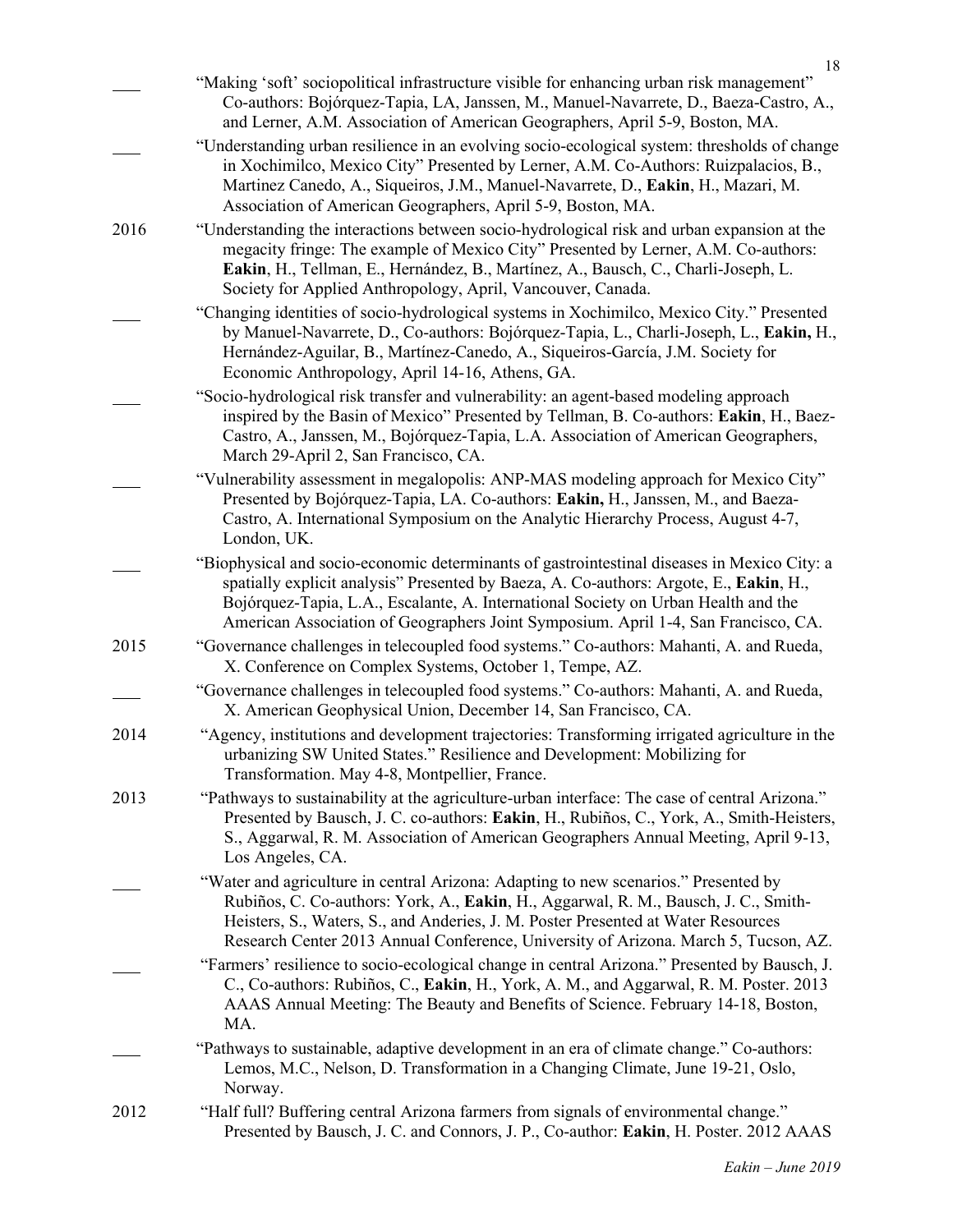|      | Annual Meeting: Flattening the World: Building a Global Knowledge Society,<br>February 16-20, Vancouver, BC, Canada.                                                                                                                                                                                                              |
|------|-----------------------------------------------------------------------------------------------------------------------------------------------------------------------------------------------------------------------------------------------------------------------------------------------------------------------------------|
|      | "Agriculture around a desert city: Perspectives on decisions for water, land and livelihood."<br>Presented by: Bausch, J. C. Co-authors: Connors, J. P., Rubiños, C., Eakin, H.,<br>Aggarwal, R. M., York, A. M. Poster. CAP LTER 14th Annual Poster Symposium and<br>All Scientist Meeting, Arizona State University, Tempe, AZ. |
|      | "Irrigated agriculture, water institutions and adaptation in urbanizing Arizona." co-authors:<br>Smith-Heisters, S., York, A., Bausch, J.C., Aggarwal, R., Rubiños, C., Paul, H. and<br>Waters, S. Adaptation Futures, University of Arizona, May 29, Tucson, AZ.                                                                 |
| 2011 | "Poverty, policy and preferences: the persistence and future of maize in Mexico" Rethinking<br>Development. Cornell University, November 10, Ithaca, NY.                                                                                                                                                                          |
|      | "Between rigidity and lock-in traps: Adaptability and the future of maize in Mexico" Co-<br>authors: Perales, H. and Appendini, K. Resilience 2011. March 11-16, Tempe, AZ.                                                                                                                                                       |
|      | "Adaptation with a long-view: Promoting resilience in response to environmental and<br>developmental challenges" Presented by Don Nelson, Co-author: Eakin, H. Resilience<br>2011. March 11-16, Tempe, AZ.                                                                                                                        |
|      | "Uncertainty, scale and space in privately provided public climate change adaptation" Co-<br>author: Emma Tompkins. Resilience 2011. March 11-16, Tempe, AZ.                                                                                                                                                                      |
| 2010 | "Shifting geographies of food security: The rise of irrigated maize in Sinaloa, Mexico."<br>Presented by Julia C. Bausch* Co-author Eakin, H, and Sweeney, S. Global Land Project<br>Open Science Meeting 2010. October 17-19, Tempe, AZ.                                                                                         |
|      | "Adaptation with a long-view: Promoting resilience in response to environmental and<br>development challenges" Presented by Don Nelson. Co-author: Eakin, H. Second<br>International Conference on Climate, Sustainability and Development in Semi-arid<br>Regions. Aug. 15-19, Fortaleza, Brazil.                                |
|      | "Adapting with a Long View: The Future of Maize in Mexico" Second International<br>Conference on Climate, Sustainability and Development in Semi-arid Regions. Aug. 15-<br>19, Fortaleza, Brazil.                                                                                                                                 |
|      | "Perception of Risk and Opportunities for Adaptation in the Coffee Sector of Chiapas,<br>Mexico." Annual Meetings of the American Association of Geographers. April 14-18,<br>Washington, DC.                                                                                                                                     |
|      | Economic Geography and Climate Change: Crossroads for Theory and Practice. Annual<br>Meetings of the American Association of Geographers. Panelist. April 14-18, Washington,<br>DC.                                                                                                                                               |
|      | Climate Adaptation, Landscapes, and Institutions (CALI). Annual Meetings of the American<br>Association of Geographers Discussant. April 14-18, Washington, DC.                                                                                                                                                                   |
|      | The new rurality of Mexico: Institutions, adaptations, and livelihoods. Annual Meetings of<br>the American Association of Geographers Discussant. April 14-18, Washington, DC.                                                                                                                                                    |
| 2009 | "Drivers of Change and Autonomous Adaptations in the Mesoamerican Coffee Sector:<br>Potential Avenues for Policy Intervention." Presented by Edwin Castellanos on Hallie<br>Eakin's behalf. International Human Dimensions Programme Open Meetings, April 26-30,<br>2009, Bonn, Germany.                                          |
|      | "New Public Management, Governance and Limits to Adaptation in Mexico and Norway."<br>Presented made by Siri Eriksen on Hallie Eakin's behalf. International Human Dimensions<br>Programme Open Meetings, April 26-30, Bonn, Germany.                                                                                             |
|      | "Cross-Spatial and Inter-Temporal Linkages in Coffee Livelihoods and Landscapes."<br>Presentation made by Jan Sendzimir on Hallie Eakin's behalf. International Human<br>Dimensions Programme Open Meetings, April 26-30 2009, Bonn, Germany.                                                                                     |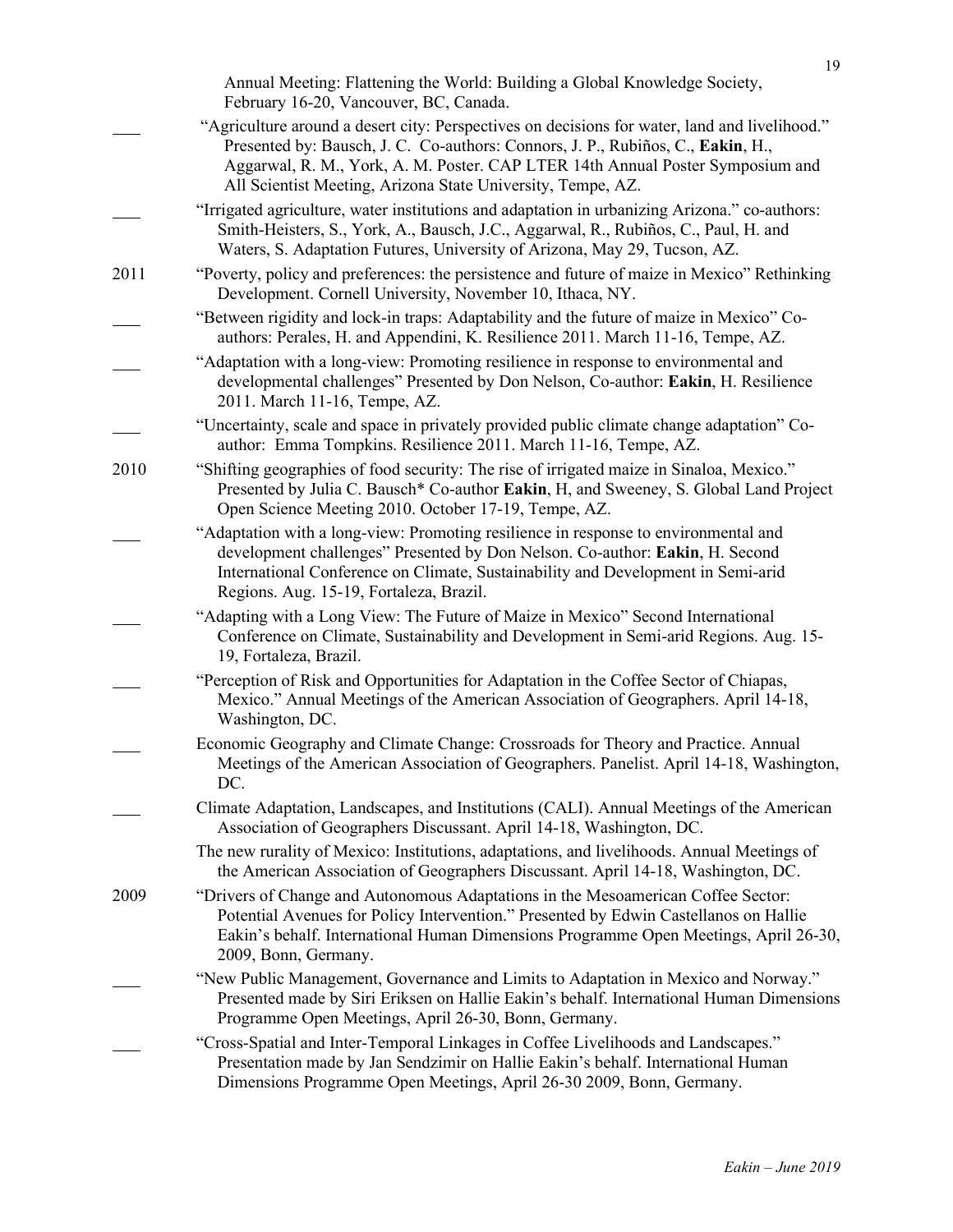| 2008 | "Delivering Resilient Development-friendly Climate Change Adaptations." Panelist with<br>Emma Tompkins, Henny Oshbar, and Polly Eriksen. Resilience 2008. Stockholm,<br>Sweden.                                                                                                                                        |
|------|------------------------------------------------------------------------------------------------------------------------------------------------------------------------------------------------------------------------------------------------------------------------------------------------------------------------|
|      | "Linking Local Vulnerability to System Sustainability in a Resilience Framework: A Case<br>Study from Argentina." Co-authors: Monica Wehbe and Ernesto Viglizzio. Resilience<br>2008, April, Stockholm, Sweden.                                                                                                        |
|      | "New Public Management and Capacity for Adaptation to Flood Risk." Resilience 2008.<br>April, Stockholm, Sweden.                                                                                                                                                                                                       |
|      | "Nested Vulnerability: Cross-scale Linkages and Tele-connections in Mexican and<br>Vietnamese Coffee Systems." Co-authors: Alexandra Winkels and Jan Sendizimir. Global<br>Environmental Change and Food Security, Oxford University, April, Oxford, UK.                                                               |
|      | "Flood Risk, Water Governance and Livelihoods in the Rural-Urban Interface: A Case<br>Study of Adaptive Capacity in Central Mexico." Co-authors: Amy Lerner and Felipe<br>Murtinho. Annual Meetings of the Association of American Geographers, April 15-19,<br>Boston, MA.                                            |
| 2006 | "Institutional capacity and flooding in the Upper Lerma Valley, Mexico." Annual Meeting<br>of the Association of American Geographers. March 3-11, Chicago, IL.                                                                                                                                                        |
| 2005 | "Globalization and the Adaptive Capacity of Nation-States: New Challenges and<br>Opportunities." Co-author: Maria-Carmen Lemos. Human Security and Climate Change,<br>GECHS Conference. June 21-23, Oslo, Norway.                                                                                                      |
|      | "The 1990's Macroeconomic Reforms and Agriculture Policies in Developing Countries:<br>Impacts on Social Climate Vulnerability of Traditional Agriculture Producers." Co-<br>authors: Monica Wehbe and Ana Graymonat. Human Security and Climate Change,<br>GECHS Conference. June 21-23, Oslo, Norway.                |
|      | "Social Vulnerability and Key Resources for Adaptation: Agricultural Producers in Mexico<br>and Argentina." Co-author: Monica Wehbe, University of Rio Cuarto. AIACC Synthesis<br>Conference on Vulnerability to Climate Change in the Developing World, March 7-14,<br>Bellagio, Italy.                               |
| 2004 | "Assessing the Adaptive Capacity of Farmers in Mexico and Argentina." Co-author:<br>Monica Wehbe, University of Rio Cuarto. AIACC Latin America and Caribbean<br>Regional Workshop, August 24-27, Buenos Aires, Argentina.                                                                                             |
|      | "Stakeholder Interaction on Issues of Climate Variability: Illustrations from Córdoba<br>Province, Argentina and Coatepec, Veracruz. Co-author: Monica Wehbe, University of<br>Rio Cuarto. AIACC Latin America and Caribbean Regional Workshop, August 24-27,<br>Buenos Aires, Argentina.                              |
|      | "Waiting to Recover: Risk Perception and (Mal-) Adaptation in Two Mexican Coffee<br>Communities." Centennial Meeting of the Association of American Geographers, March<br>14-19, Philadelphia, PA.                                                                                                                     |
| 2003 | "Does Climate Risk Matter? Agricultural Adaptation in a 'Multi-Stressor' Context."<br>International Young Scientists Global Change Conference Trieste, Italy, November 16-<br>20, and at the Regional Geomorphology Conference Geomorphic Hazards: Towards the<br>Prevention of Disasters, October 27-31, Mexico City. |
|      | "Social Methods for Assessing Agricultural Producers' Vulnerability to Climate Change<br>based on the Notion of Sustainability." Co-author: Monica Wehbe, University of Rio<br>Cuarto. Open Meetings of the International Human Dimensions Program, October 16-<br>18, Montreal, Canada.                               |
|      | "Human Dimensions Ten Years Hence: Geographic Challenges for the Next Generation."<br>(panelist) Annual Meetings of the Association of American Geographers, March 5–8,<br>New Orleans, LA.                                                                                                                            |
|      | "Neoliberalism and Rural Mexico." (panelist) Annual Meetings of the Association of<br>American Geographers, March 5-8, New Orleans, LA.                                                                                                                                                                                |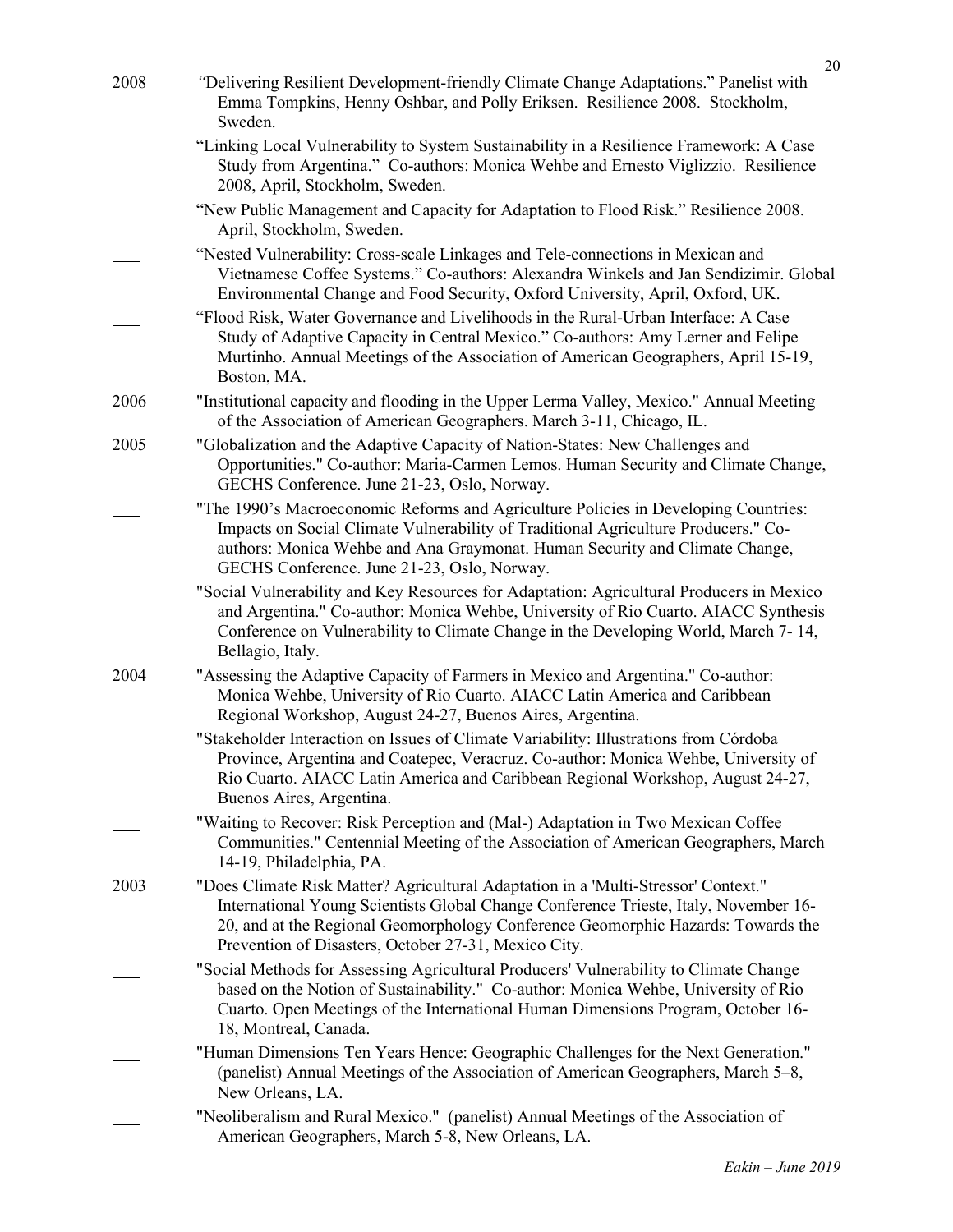| 2002 | "Getting It Together to Go On: Mexican Farm Household Responses to Political Economic<br>Change and Climatic Variability." Annual Meetings of the Association of American<br>Geographers, March 17-23, Los Angeles, CA. |
|------|-------------------------------------------------------------------------------------------------------------------------------------------------------------------------------------------------------------------------|
| 2001 | "Crop Choice as Adaptation to Climate Risk in Central Mexico." Open Meeting of the<br>Global Environmental Change Research Community, October 6-8, Rio de Janeiro,<br>Brazil.                                           |
|      | "Mexican Farmers' Vulnerability in Face of Economic and Climatic Uncertainty."<br>American Society for Public Administration, Rutgers University, March 10-13, Newark,<br>NJ.                                           |
| 1999 | "ENSO Forecasts and Mexican Agriculture: The Relevance of Local Knowledge." Annual<br>Meetings of the Association of American Geographers, March Honolulu, HI.                                                          |
| 1998 | "Vulnerability and Adaptation of Small Scale Maize Producers to Climatic Variability in<br>Tlaxcala, Mexico." Meeting of the Latin American Studies Association, September 27,<br>Chicago, IL.                          |
|      | "Vulnerability and Adaptation of Small Scale Maize Producers to Climatic Variability in<br>Tlaxcala, Mexico." Annual Meetings of the Association of American Geographers,<br>March 28, Boston, MA.                      |
|      | "Adapting to Climatic Risk: Can Smallholders in Tlaxcala, Mexico, Benefit from Climate<br>Prediction?" Western Geography Graduate Conference, February 14, San Diego, CA.                                               |

# **TEACHING**

#### **Courses Taught**

ASU Adaptation, Resilience and Transformation (SOS 591), Food System Sustainability (SOS 526), The Agriculture-Urban Interface (SOS 594, SOS 498, BIO 594), Global Intensive Engagement: Coffee and Climate Change (SOS 498), Special Topics 598: Proposal Preparation (SOS 598), Sustainable Food and Farms (SOS 327), Sustainable Food and Farms (ASU Online), Special Topics 598: Research design, proposal writing, and community engagement in sustainability research (SOS 598), Sustainable World (SOS 110), Co-taught with Dan Childers.

UCSB Society and Hazards (GEOG 145), Food Security, Food Systems and Global Change (GEOG 288) Co-taught with David Carr, Climate, Carbon and Society (GEOG 288) Co-taught with Christopher Still, World Regions (GEOG 2), Introduction to Geographic Research (GEOG 200A), Human Dimensions of Global Environmental Change (GEOG 288)

# **Doctoral dissertations directed and supported (\*thesis committee co-chaired)**

- ASU Directed, completed (4): Beth Tellman\* *Mapping and Modeling Illicit and Clandestine Drivers of Land Use Change: Urban Expansion in Mexico City and Deforestation in Central America*, Defended April 2019. Asif Ishtiaque\* *Multilevel governance of climate change adaptation in coastal areas*, Defended April 2019. Julia Chrissie Bausch, *Urban Rural Development: Food production, neoliberalism, and sustainability in Mexico City*. Defended April 2017. Katja Brundiers, *Disasters and sustainability transitions*. Defended October 2016.
	- Directed, in process (3): Jagadish Parajuli,\* *Governance of Farmer Managed Irrigation Systems in Nepal under Climate Change*; Rebecca Shelton, *Sense of place and barriers to economic transitions;* Yamini Yogya (title TBD).

Supported, as dissertation committee member (8 completed, 3 in progress).

- UNAM Directed, in process (1) Lakshmi Charli-Joseph, *Promoting transformative pathways to sustainability: The Transformation-lab in the Xochimilco social-ecological system.*
- UCSB Directed, completed (2): Amy Lerner, *Landscapes and Livelihoods on the Urban Fringe: Implications for Food Production in Central Mexico.* Co-direction with Stuart Sweeney. Defended 2011. Felipe Murtinho, *Adaptation in Watershed Management among Andean Rural Communities.* Co-direction with David Carr. Defended 2011.

Supported, as dissertation committee member (2 completed)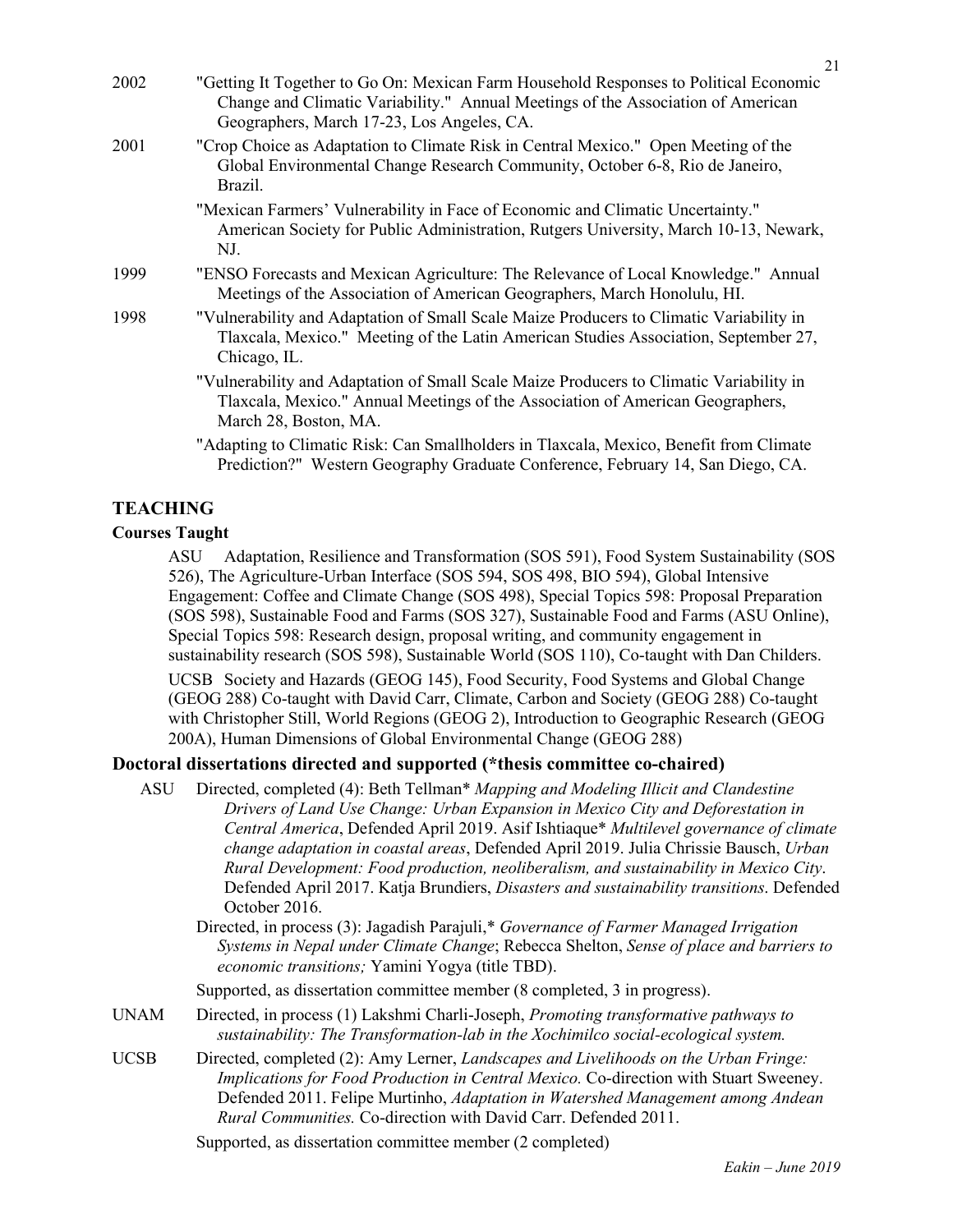#### **Master's theses directed (\*thesis committee co-chaired)**

ASU Directed, completed (10): Natalia Rodriguez, *Determinants of climate risk perception among smallholder maize farmers in Mexico.* Defended April 2015. Anna Krithis, *Public Markets Role in Enhancing Resilience, Adaptation and Transformability of Urban Socio-Ecological Food Systems*. Defended May 2014. Cathy Rubiños, *Institutional Analysis of Water Management for Agriculture in the Chancay-Lambayeque Basin, Peru.* Defended August 2013. Kathleen Talbot, *Urban food access interventions in a community context: A case study of Canyon Corridor, Phoenix Arizona.* Defended May 2012. Briar Schoon, *Youth perspectives on the current and future sustainable state of Canyon Corridor's food environment.* Defended May 2012. Julia Bausch, *Environmental Sustainability of Maize Production in Sinaloa, Mexico.* Defended 2011. Emily Freeman\*, *Sustainability in the Restaurant Industry.* Defended 2011. Haley Paul\* *Agricultural Water Use and the Groundwater Management Act: Balancing Institutional Trade-offs to Research Sustainability.* Defended 2010. Bernardo Marquez,\* *Planning for Climate Change: Vulnerability and Adaptation in the US-Mexico Border*. Defended 2010. Carissa Taylor,\* *Local Food in the Phoenix Metropolitan Area: Perceptions and Heterogeneity of Local Food System Stakeholders*. Defended 2009.

Supported, as committee member (7 completed).

- UCSB Directed, completed (1) Elisa Frank, *Social Identity, Perception and Motivation in Adaptation to Climate Risk in the Coffee Sector of Chiapas, Mexico.* Defended 2009.
- COLEF Co-directed, completed (1) Ana Lilia Magaña\*, *Impact of climate variability and climate change on the maize sector, Michoacán, Mexico.* Colegio de la Frontera Norte, Mexico. Defended 2014.

### **Undergraduate Thesis Direction**

ASU Directed, Completed (4) Supported, Completed (4)

#### **PROFESSIONAL ACTIVITIES AND SERVICE**

| National Academy of Sciences, Board Review Committee, Board on Environmental<br>Change and Society                                                                                                                                                        |
|-----------------------------------------------------------------------------------------------------------------------------------------------------------------------------------------------------------------------------------------------------------|
| <b>Mentor, National Academy of Sciences, Gulf Research Program, Networking and Idea</b><br>Development Workshop, Mobile, Alabama (May 30-June 1)                                                                                                          |
| Scientific Advisory Committee Innovative Training Network: COUPLED. Operationalising<br>telecouplings for solving sustainability challenges related to land. J. Neilson, Coordinator,<br>Humbolt University, Berlin. European Union Horizon 2020 Project. |
| <b>Board member.</b> Board of Environmental Change and Society, National Academies of<br>Sciences.                                                                                                                                                        |
| Scientific Advisory Committee KLIMA2050 Project, Coordinated by SINTEF in<br>Trondheim, Norway (http://www.klima2050.no/)                                                                                                                                 |
| Arizona State University Team Leadership Academy participant on "Food Security" team.                                                                                                                                                                     |
| Working group participation. Governance and Institutions, Climate Change, Agriculture<br>and Food Security Program (CCAFS). CGIAR.                                                                                                                        |
| Contributing author. IPCC Fifth Assessment Report. North America Chapter.                                                                                                                                                                                 |
| <b>Contributing author.</b> National Climate Assessment. US-Mexico Border Chapter.                                                                                                                                                                        |
| <b>Invited participant.</b> National Climate Assessment Workshop on Vulnerability Assessment.<br>Atlanta, January 2011.                                                                                                                                   |
| Invited participant. Adaptation and Resilience. Workshop of the Resilience Alliance and<br>Tyndall Center for Climate Change Research. Southwold, UK. February, 2010.                                                                                     |
|                                                                                                                                                                                                                                                           |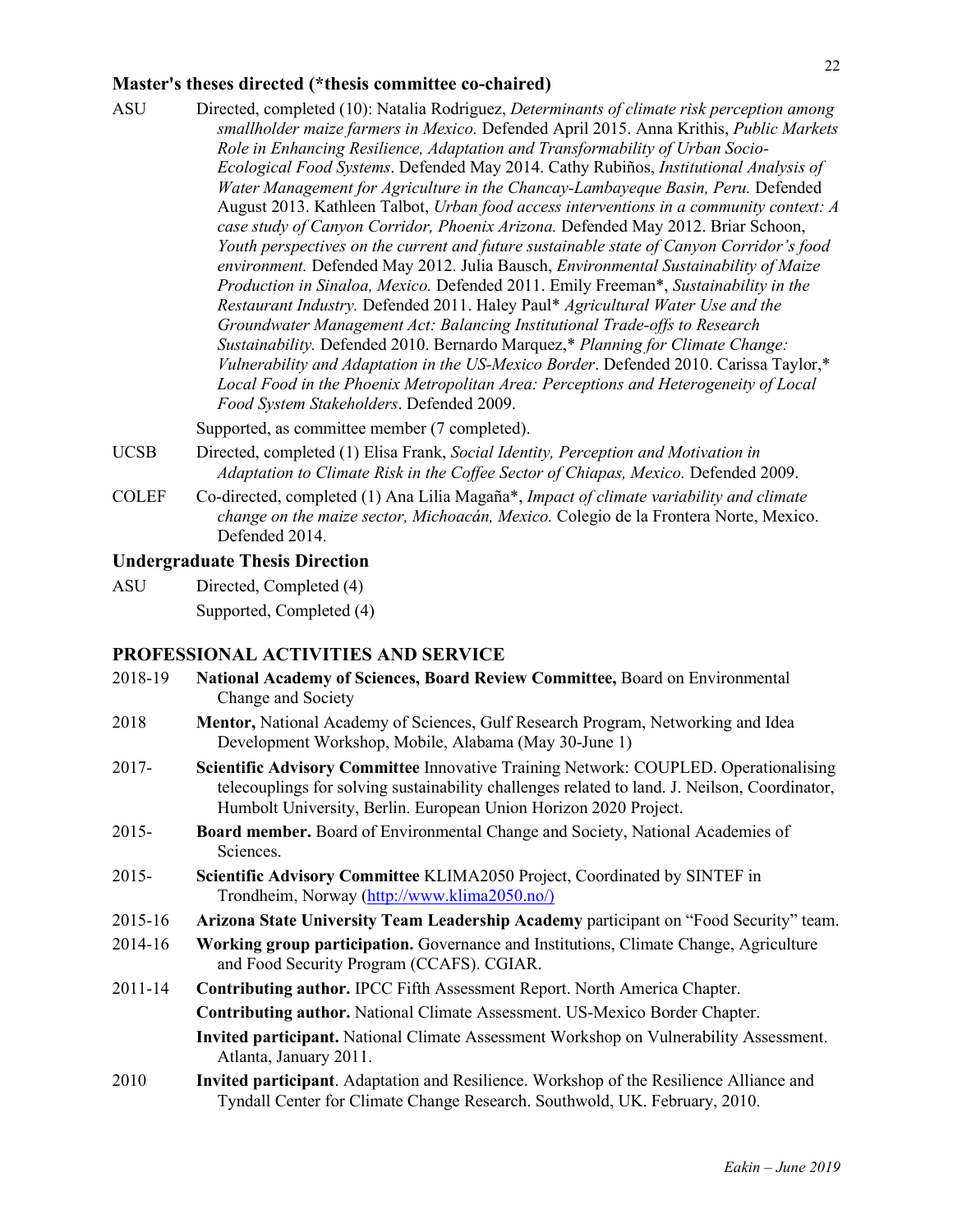| 2009    | <b>Organizing committee.</b> Kavli Frontiers of Science Symposium, National Academy of<br>Sciences. Session organizer for Our Hot and Uncertain Future: Is Adaptation to Climate<br>Change Possible? Kavli Frontiers of Science Symposium, National Academy of Sciences.<br>Irvine, CA, November 12-14. |
|---------|---------------------------------------------------------------------------------------------------------------------------------------------------------------------------------------------------------------------------------------------------------------------------------------------------------|
| 2008    | <b>Organizing committee.</b> Kavli Frontiers of Science Symposium, National Academy of<br>Sciences. Session organizer. Biofuels and Food for the Kavli Frontiers of Science<br>Symposium, National Academy of Sciences. Irvine, CA, November 6-8.                                                       |
| 2008-10 | <b>Scientific Advisory Committee.</b> Global Environmental Change and Food Systems<br>(GECAFS). International Geosphere-Biosphere Programme / International Human<br>Dimensions Programme on Global Environmental Change/ World Climate Research<br>Programme.                                          |
| 2007    | <b>Invited participant.</b> Adaptive Capacity and Resilience. Workshop of the Resilience<br>Alliance. Blakeney, UK. April.                                                                                                                                                                              |
| 2007    | <b>Invited participant.</b> Workshop on Future Priorities for the U.S. Climate Change Science<br>Program. Committee on Strategic Advice on the U.S. Climate Science Program, National<br>Academy of Sciences. Washington, DC, October 15-17.                                                            |
| 2007    | <b>Foreign Scholar Participant</b> . Potentials of and Limits to Adaptation in Norway Project. PI:<br>Dr. Karen O'Brien. Oslo University, Oslo, Norway. April 2007.                                                                                                                                     |
| 2006-09 | Program Associate. Global Environmental Change and Human Security (GECHS).                                                                                                                                                                                                                              |
| 2004-06 | <b>Board member.</b> Human Dimensions of Global Change Specialty Group, Association of<br>American Geographers.                                                                                                                                                                                         |

### **UNIVERSITY SERVICE:**

| $2016-$ | Urban Climate Research Center Leadership Team; Social Engagement Philosophies Working |
|---------|---------------------------------------------------------------------------------------|
|         | Group; Personnel Committee; Neely Foundation Grant Committee; Promotion and           |
|         | Tenure; Food Systems Transformation Initiative Steering Committee, Undergraduate      |
|         | <b>Standards Committee</b>                                                            |

- 2015-16 Neely Foundation Grant committee; Food System Certificate Committee; Personnel Committee; TEAM Leadership Academy, Food Security
- 2013-14 Food System Certificate Committee; Promotion and Tenure Committee
- 2012-13 Graduate curriculum Committee; Neely Foundation Grant Committee; Food System Certificate Committee; Promotion and Tenure Committee; Chair, Graduate Curriculum Revision Committee
- 2011-12 Co-Chair, Global Institute of Sustainability Working Group on Sustainable Development; Promotion and Tenure sub-committee; School of Sustainability Search Sommittee
- 2010-12 Graduate Committee Chair
- 2009-10 Masters in International Development Committee; Sustainability Minor Committee.
- 2008-09 Graduate Committee, member

# **EDITORIAL AND REVIEW ACTIVITIES**

#### **Editorial Boards**

*Climate and Development* (2009-present) *Environmental Research Letters, Review* (as of 2015-present) *Global Environmental Change* (as of mid-2010-2015)

#### **Manuscript Reviewer for Journals and Presses (selected)**

<sup>2007-08</sup> [UCSB] Sustainability Committee, Diversity Committee, Graduate Admissions Committee, Outreach Committee; Faculty Search Committees; Support for graduate students involved in Women in Science and Engineering (WISE).